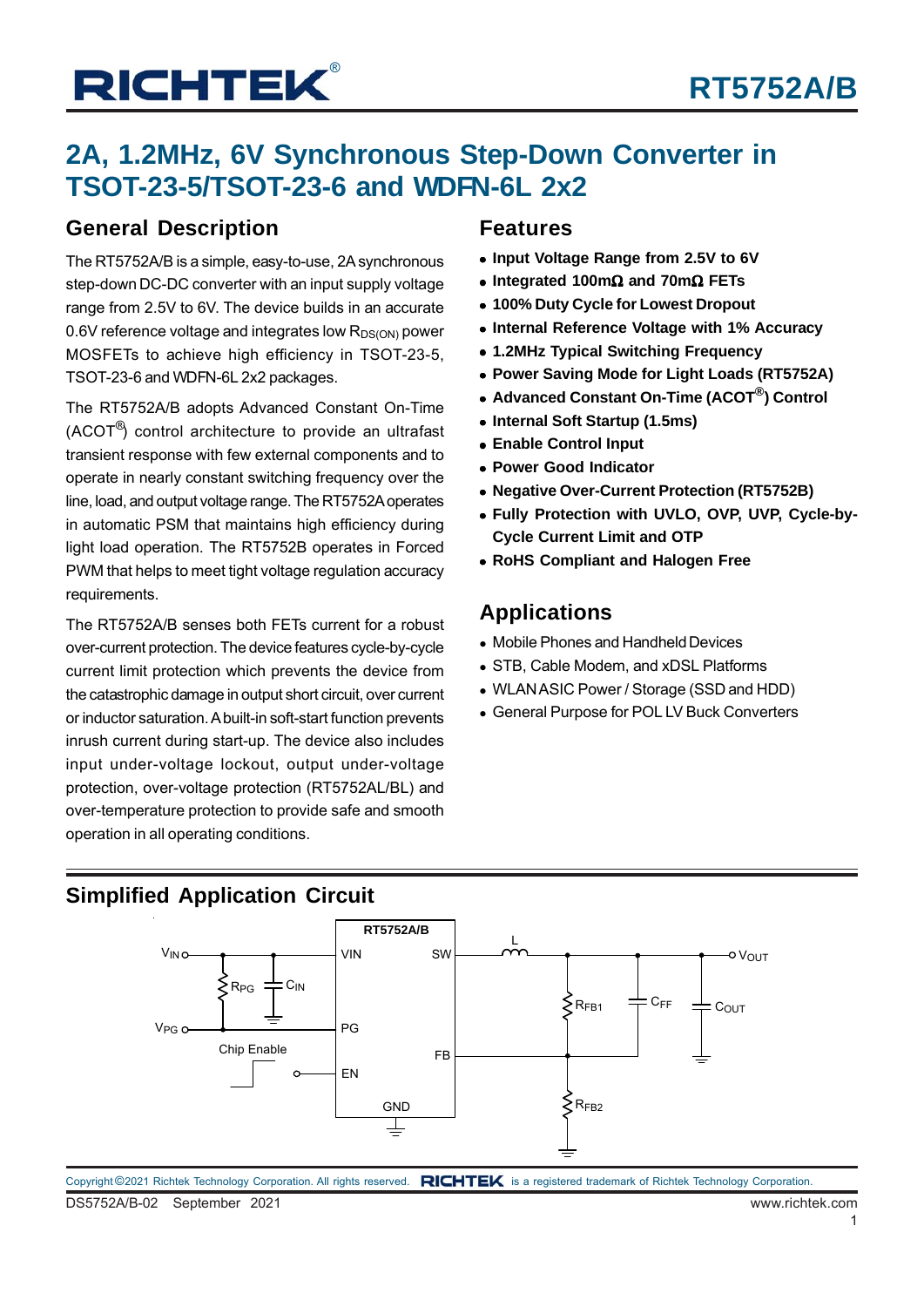# **RT5752A/B**



### **Ordering Information**



Note :

Richtek products are :

- RoHS compliant and compatible with the current require ments of IPC/JEDEC J-STD-020.
- ▶ Suitable for use in SnPb or Pb-free soldering processes.





WDFN-6L 2X2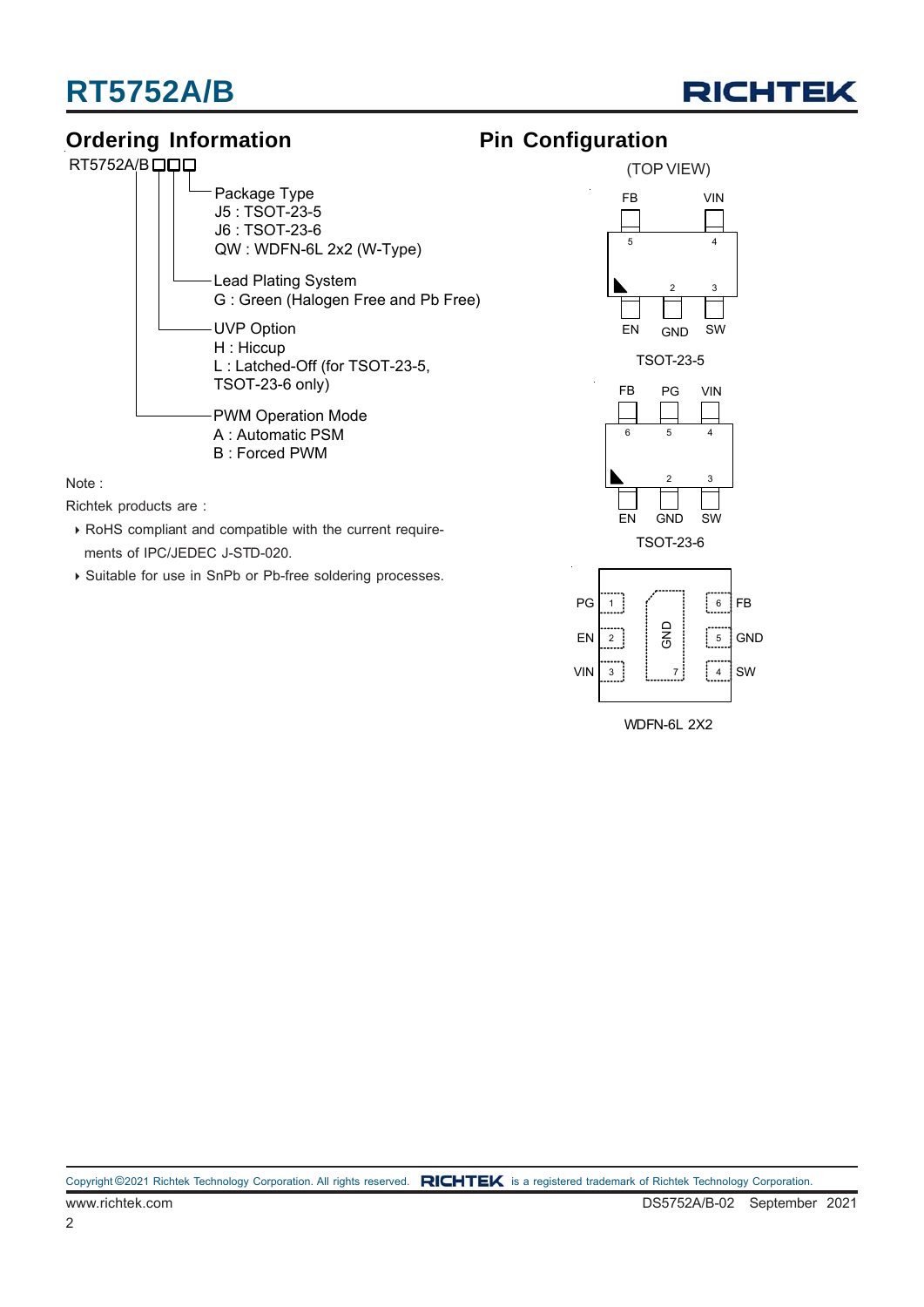# **RT5752A/B**

### **Marking Information**

RT5752AHGJ5

|   | 9R=DNN |  |
|---|--------|--|
| N |        |  |

RT5752ALGJ5

9Q=DNN

RT5752AHGJ6

3S=DNN

RT5752ALGJ6

3R=DNN

RT5752AHGQW

3S= : Product Code DNN : Date Code

3R= : Product Code DNN : Date Code

9R= : Product Code DNN : Date Code

9Q= : Product Code DNN : Date Code

# RT5752BHGJ6

3Q= : Product Code DNN : Date Code

9P= : Product Code DNN : Date Code

9N= : Product Code DNN : Date Code

RT5752BLGJ6

RT5752BHGJ5

9P=DNN

RT5752BLGJ5

9N=DNN

3Q=DNN

3P=DNN

3P= : Product Code DNN : Date Code

5S : Product Code W : Date Code

RT5752BHGQW

5RW

5R : Product Code W : Date Code



|   |   |   |            | inductor.                                                                                                                                                                                   |
|---|---|---|------------|---------------------------------------------------------------------------------------------------------------------------------------------------------------------------------------------|
| 4 |   |   | <b>VIN</b> | Power input. The input voltage range is from 2.5V<br>to 6V. Connect input bypass capacitors directly to<br>this pin and GND pins. MLCC with capacitance<br>higher than 10µF is recommended. |
| 5 |   | 6 | FB         | Output voltage sense. Sense the output voltage at<br>the FB pin through a resistive divider. The feedback<br>reference voltage is 0.6V typically.                                           |
|   | 5 |   | PG         | Open-drain power-good indicator output. Once<br>being started-up, PG will be pulled low to ground if<br>any internal protection is triggered.                                               |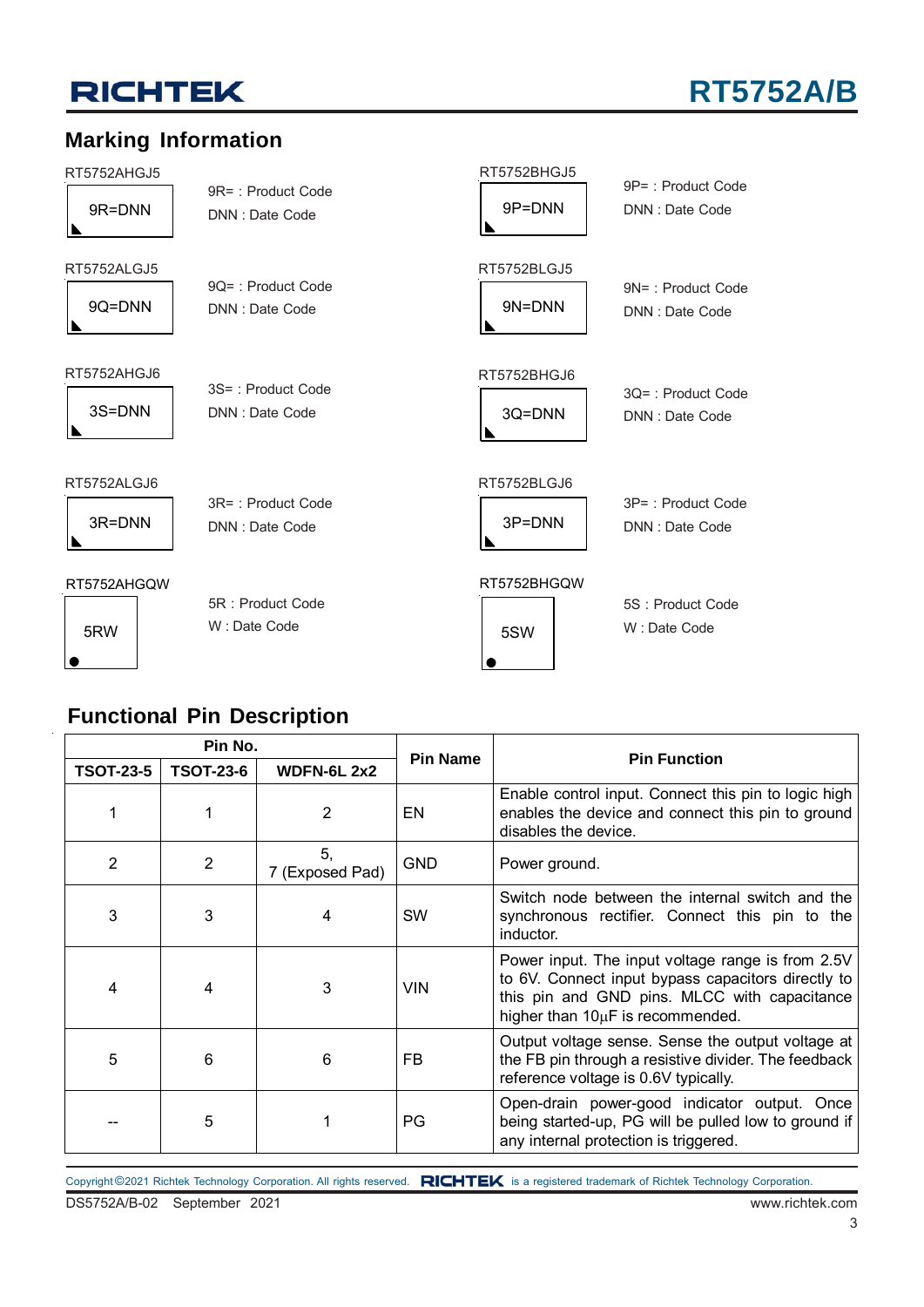

### **Functional Block Diagram**

**TSOT-23-5 package**



#### **TSOT-23-6 and WDFN-6L 2x2 package**

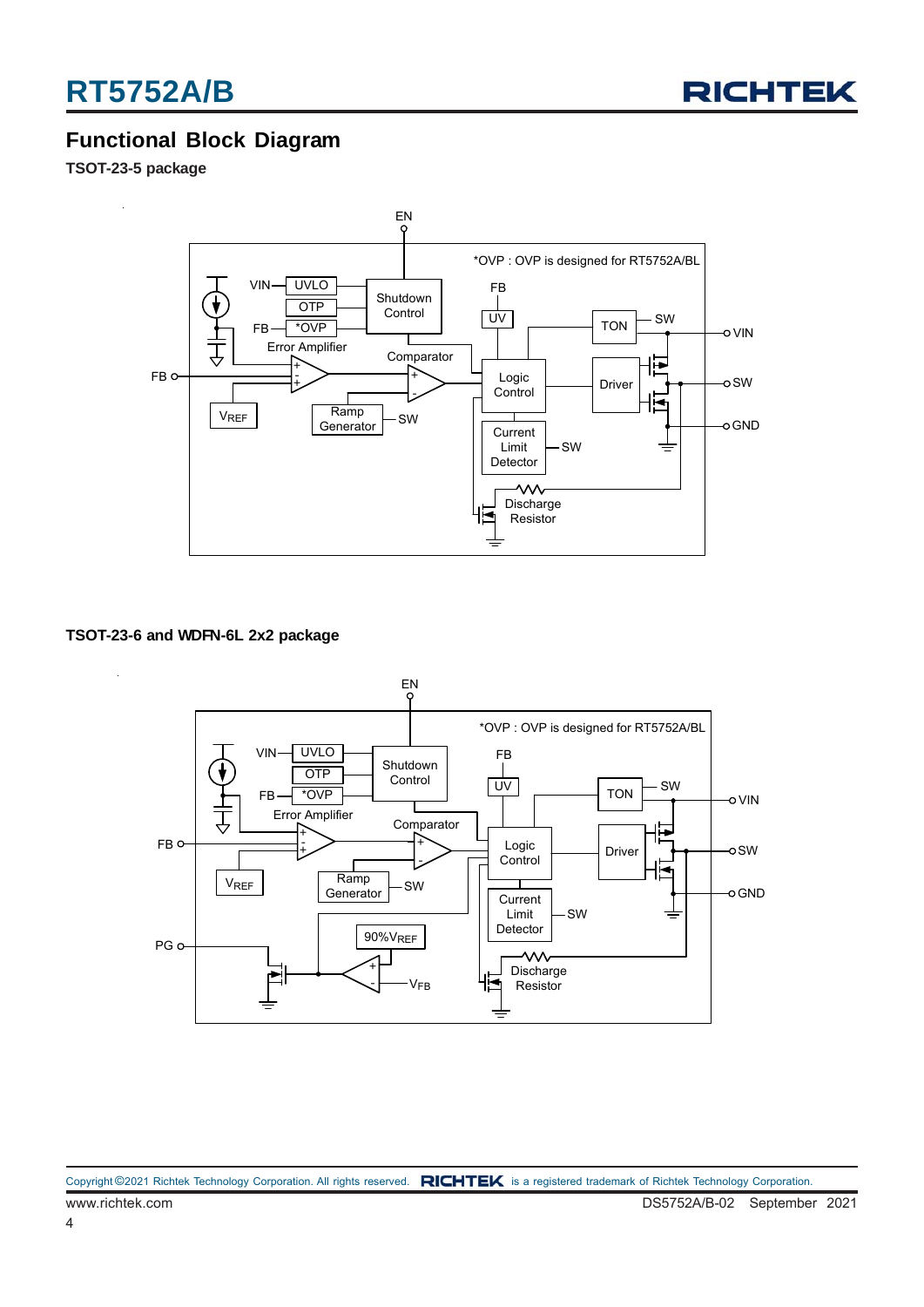### **Operation**

The RT5752A/B is a high-efficiency, synchronous stepdown DC-DC converter that delivers up to 2A output current from a 2.5V to 6V input supply.

#### **Advanced Constant On-Time Control and PWM Operation**

The RT5752A/B adopts ACOT® control for its ultrafast transient response, low external component counts and stable with low ESR MLCC output capacitors. When the feedback voltage falls below the feedback reference voltage, the minimum off-time one-shot (90ns, typ.) has timed out and the inductor current is below the current limit threshold, then the internal on-time one-shot circuitry is triggered and the high-side switch is turned on. Since the minimum off-time is short, the device exhibits ultrafast transient response and enables the use of smaller output capacitance.

The on-time is inversely proportional to input voltage and directly proportional to output voltage to achieve pseudofixed frequency over the input voltage range. After the ontime one-shot timer is expired, the high-side switch is turned off and the low-side switch is turned on until the on-time one-shot is triggered again. In the steady state, the error amplifier compares the feedback voltage  $V_{FB}$  and an internal reference voltage. If the virtual inductor current ramp voltage is lower than the output of the error amplifier, a new pre-determined fixed on-time will be triggered by the on-time one-shot generator.

#### **Power Saving Mode**

The RT5752A automatically enters power saving mode (PSM) at light load to maintain high efficiency. As the load current decreases and eventually the inductor current ripple valley touches the zero current, which is the boundary between continuous conduction and discontinuous conduction modes. The low-side switch is turned off when the zero inductor current is detected. As the load current is further decreased, it takes longer time to discharge the output capacitor to the level that requires the next on-time. The switching frequency decreases and is proportional to the load current to maintain high efficiency at light load.

#### **Enable Control**

The RT5752A/B provides an EN pin, as an external chip enable control, to enable or disable the device. If  $V_{EN}$  is held below a logic-low threshold voltage  $(V_{FN,1})$  of the enable input (EN), the converter will disable output voltage, that is, the converter is disabled and switching is inhibited even if the VIN voltage is above VIN under-voltage lockout threshold  $(V_{UVLO})$ . During shutdown mode, the supply current can be reduced to  $I<sub>SHDN</sub>$  (15 $\mu$ A or below). If the EN voltage rises above the logic-high threshold voltage  $(V_{\text{EN-H}})$ while the VIN voltage is higher than UVLO threshold, the device will be turned on, that is, switching being enabled and soft-start sequence being initiated.

#### **Soft-Start (SS)**

The RT5752A/B provides an internal soft-start feature for inrush control. At power up, the internal capacitor is charged by an internal current source to generate a softstart ramp voltage as a reference voltage to the PWM comparator. The device will initiate switching and the output voltage will smoothly ramp up to its targeted regulation voltage only after this ramp voltage is greater than the feedback voltage  $V_{FB}$  to ensure the converters have a smooth start-up from pre-biased output. The output voltage starts to rise in 220μs(Typ.) from EN rising, and the soft-start ramp-up time  $(0\%V<sub>OUT</sub>$  to  $95\%V<sub>OUT</sub>$  is 1.5ms(Typ.).



Figure 1. Start-Up Sequence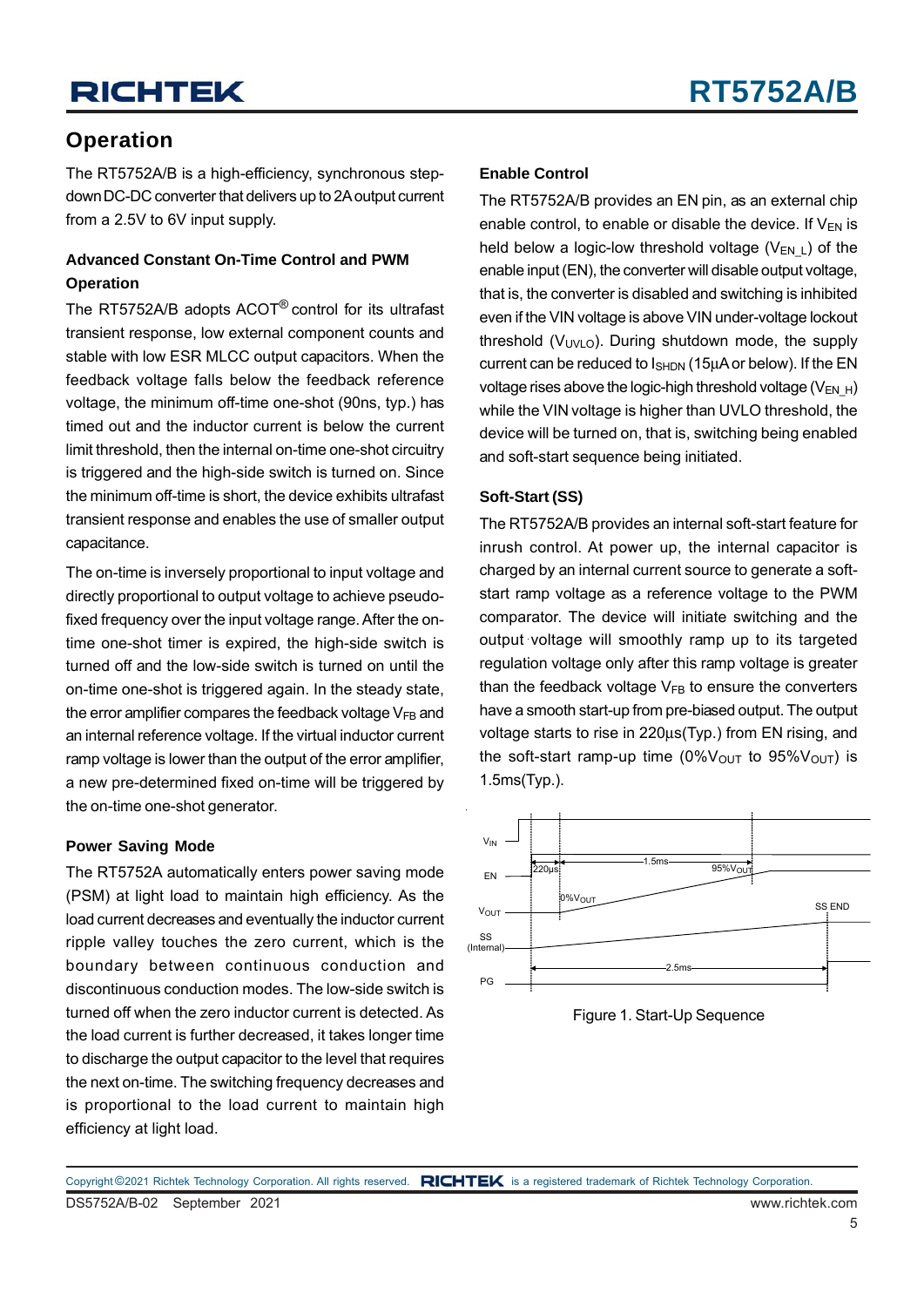#### **Maximum Duty Cycle Operation**

The RT5752A/B is designed to operate in dropout at the high duty cycle approaching 100%. If the operational duty cycle is large and the required off-time becomes smaller than minimum off-time, the RT5752A/B starts to enable skip off-time function and keeps high-side MOSFET switch on continuously. The RT5752A/B implements skip off-time function to achieve high duty approaching 100%. Therefore, the maximum output voltage is near the minimum input supply voltage of the application for input voltage momentarily falls down to the normal output voltage requirement. The input voltage at which the devices enter dropout changes depending on the input voltage, output voltage, switching frequency, load current, and the efficiency of the design.

#### **Power Good Indication**

The RT5752A/B features an open-drain power-good output (PG) to monitor the output voltage status. The output delay of comparator prevents false flag operation for short excursions in the output voltage, such as during line and load transients. Pull-up PG with a resistor to VIN or an external voltage below 6V. When VIN voltage rises above  $V<sub>UNLO</sub>$ , the power-good function is activated. After softstart is finished, the PG pin is controlled by a comparator connected to the feedback signal  $V_{FB}$ . If  $V_{FB}$  rises above a power-good high threshold ( $V_{TH-PELH}$ ) (typically 90% of the reference voltage), the PG pin will be in high impedance and  $V_{PG}$  will be held high. When  $V_{FB}$  falls short of powergood low threshold ( $V<sub>TH</sub>$  <sub>PGHL</sub>) (typically 85% of the reference voltage), the PG pin will be pulled low. Once being started-up, if any internal protection is triggered, PG will be pulled low to GND. The internal open-drain pulldown device will pull the PG pin low. The power good indication profile is shown below.

| <b>RICHTEK</b> |  |
|----------------|--|
|----------------|--|

|          | <b>Conditions</b>                           | <b>PG Pin</b>  |
|----------|---------------------------------------------|----------------|
| Enable   | $V_{EN}$ > $V_{EN_H}$ ,<br>$VFB > VTH_PGLH$ | High Impedance |
|          | $V_{EN}$ > $V_{EN_H}$ ,<br>VFB < VTH_PGHL   | Low            |
| Shutdown | VEN < VEN L                                 | Low            |
|          | $T_{\rm d}$ > $T_{\rm SD}$                  | <b>OW</b>      |

#### **Table 1. PG Pin Status**

#### **Input Under-Voltage Lockout**

In addition to the EN pin, the RT5752A/B also provides enable control through the VIN pin. If  $V_{EN}$  rises above  $V_{ENH}$ first, switching will still be inhibited until the VIN voltage rises above  $V_{UVLO}$ . It is to ensure that the internal regulator is ready so that operation with not-fully-enhanced internal MOSFET switches can be prevented. After the device is powered up, if the input voltage VIN goes below the UVLO falling threshold voltage ( $V_{UVLO} - \Delta V_{UVLO}$ ), this switching will be inhibited; if VIN rises above the UVLO rising threshold  $(V_{UVD})$ , the device will resume normal operation with a complete soft-start.

#### **The Over-Current Protection**

The RT5752A/B features cycle-by-cycle current-limit protection on both the high-side and low-side MOSFETs and the protection prevents the device from the catastrophic damage in output short circuit, over current or inductor saturation.

The high-side MOSFET over-current protection is achieved by an internal current comparator that monitors the current in the high-side MOSFET during each on-time. The switch current is compared with the high-side switch peak-current limit ( $I_{LIM}$  H) after a certain amount of delay when the highside switch being turned on each cycle. If an over-current condition occurs, the converter will immediately turn off the high-side switch and turn on the low-side switch to prevent the inductor current from exceeding the high-side current limit.

The low-side MOSFET over-current protection is achieved by measuring the inductor current through the synchronous rectifier (low-side switch) during the low-side on-time. Once the current rises above the low-side switch valley current limit ( $I_{LIML}$ ), the on-time one-shot will be

6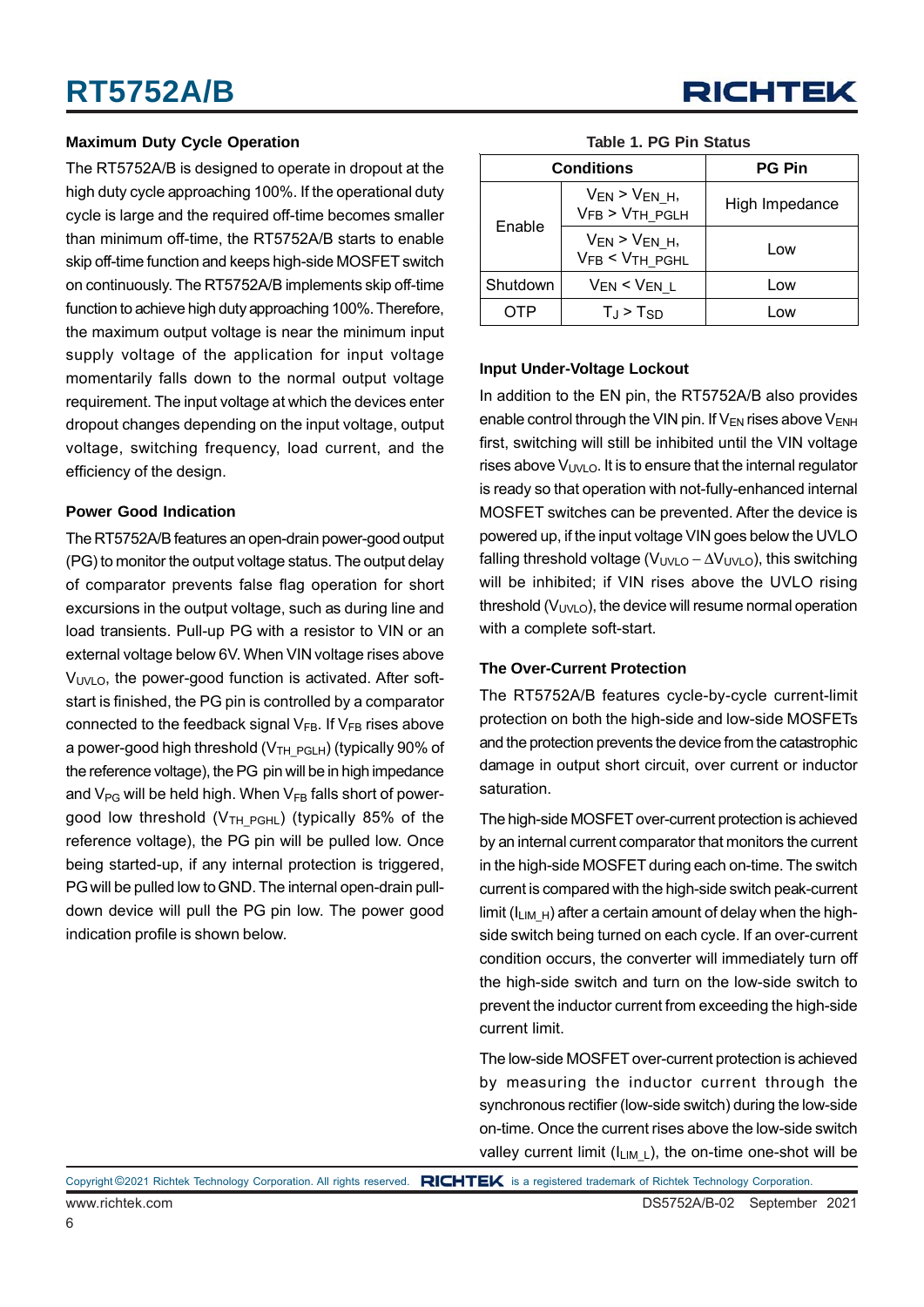# **RT5752A/B**

inhibited until the inductor current ramps down to the current limit level  $(I_{LIM-L})$ , that is, another on-time can only be triggered when the inductor current goes below the low-side current limit. If the output load current exceeds the available inductor current (clamped by the low-side current limit), the output capacitor needs to supply the extra current such that the output voltage will begin to drop. If it drops below the output under-voltage protection threshold, the IC will stop switching to avoid excessive heat.



#### **Output Active Discharge**

When the RT5752A/B is disabled by EN pin, UVLO or OTP, the device discharges the output capacitors (via SW pins) through an internal discharge resistor (100 $\Omega$ ) connected to ground. This function prevents the reverse current flow from the output capacitors to the input capacitors once the input voltage collapses. It doesn't need to rely on another active discharge circuit for discharging output capacitors. This function will be turned off when the fault condition is removed.

#### **Output Under-Voltage Protection**

The RT5752A/B includes output under-voltage protection (UVP) against over-load or short-circuited condition by constantly monitoring the feedback voltage  $V_{FB}$ . If  $V_{FB}$ drops below the under-voltage protection threshold (typically 40% of the internal feedback reference voltage), the UV comparator will go high to turn off both the internal high-side and low-side MOSFET switches. The RT5752A/ B will enter output under-voltage protection with hiccup mode. During hiccup mode, the IC will shut down for

 $t_{HICCUPOFF}$  (5ms, typ.), and then attempt to recover automatically for  $t_{HICClPON}$  (1ms, typ.). Upon completion of the soft-start sequence, if the fault condition is removed, the converter will resume normal operation; otherwise, such cycle for auto-recovery will be repeated until the fault condition is cleared. Hiccup mode allows the circuit to operate safely with low input current and power dissipation, and then resume normal operation as soon as the overload or short-circuit condition is removed. A short-circuit protection and recovery profile is shown below.



Figure 3. Short-Circuit Protection and Recovery

#### **Output Over-Voltage Protection**

The RT5752A/BL includes an output over-voltage protection (OVP) circuit to limit output voltage and minimize output voltage overshoot. If the  $V_{FB}$  goes above the 120% of the reference voltage, the high-side MOSFET will be forced off to limit the output voltage then the IC will be into Latchoff mode.

#### **Thermal Shutdown**

The RT5752A/B includes an over-temperature protection (OTP) circuitry to prevent overheating due to excessive power dissipation. The OTP will shut down switching operation when junction temperature exceeds a thermal shutdown threshold  $(T_{SD})$ . Once the junction temperature cools down by a thermal shutdown hysteresis  $(\Delta T_{SD})$ , the IC will resume normal operation with a complete soft-start.

Note that the over-temperature protection is intended to protect the device during momentary overload conditions. The protection is activated outside of the absolute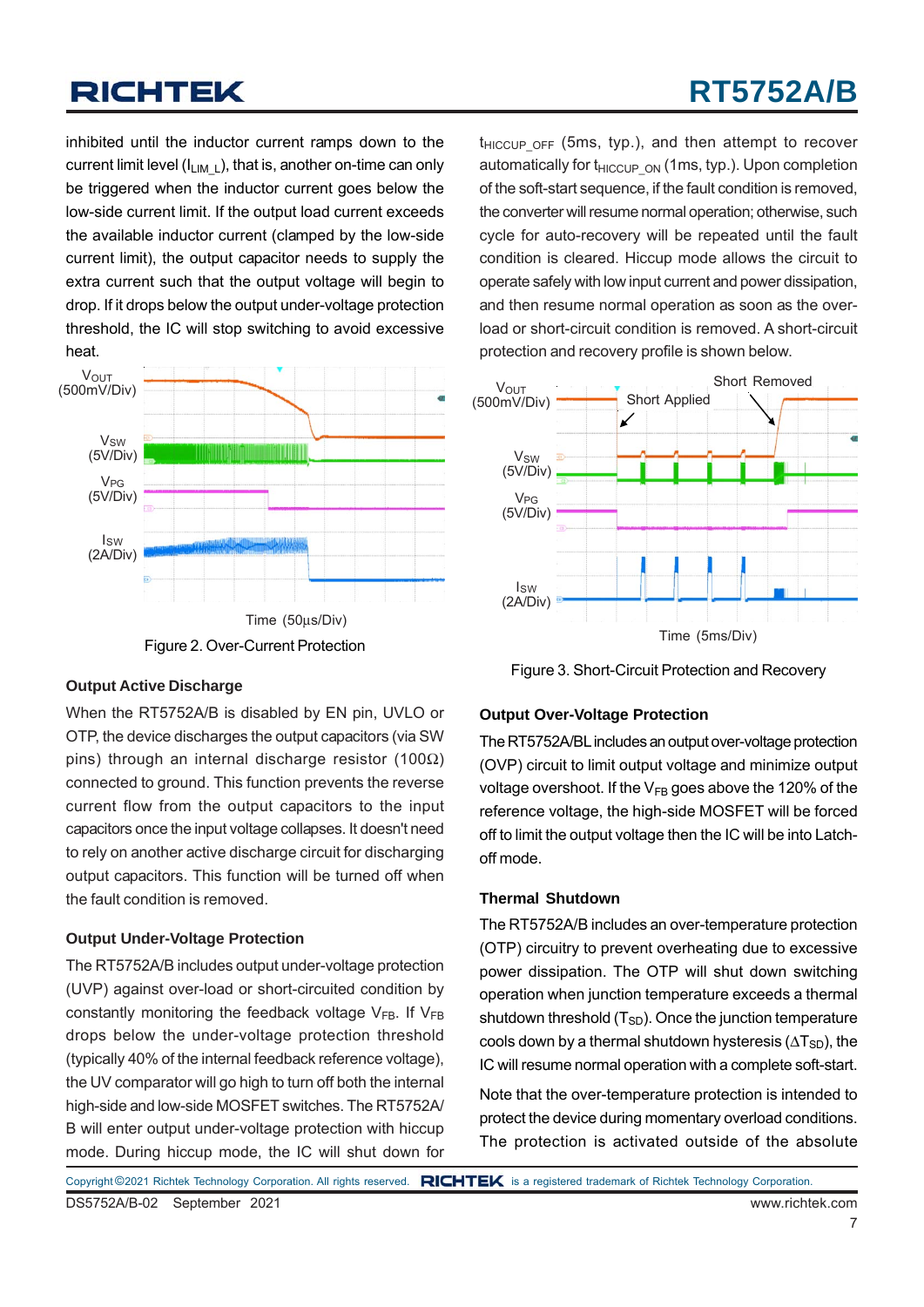# **RT5752A/B**



maximum range of operation as a secondary fail-safe and therefore should not be relied upon operationally. Continuous operation above the specified absolute maximum operating junction temperature may impair device reliability or permanently damage the device.

#### **Negative Over-Current Limit (RT5752B)**

The RT5752B is the part which is forced to PWM and allows negative current operation. In case of PWM operation, high negative current may be generated as an external power source which is tied to output terminal unexpectedly. As the risk described above, the internal circuit monitors negative current in each on-time interval of low-side MOSFET and compares it with NOC threshold. Once the negative current exceeds the NOC threshold, the low-side MOSFET is turned off immediately, and then the high-side MOSFET will be turned on to discharge the energy of output inductor. This behavior can keep the valley of negative current at NOC threshold to protect low-side MOSFET. However, the negative current can't be limited at NOC threshold anymore since minimum off-time is reached.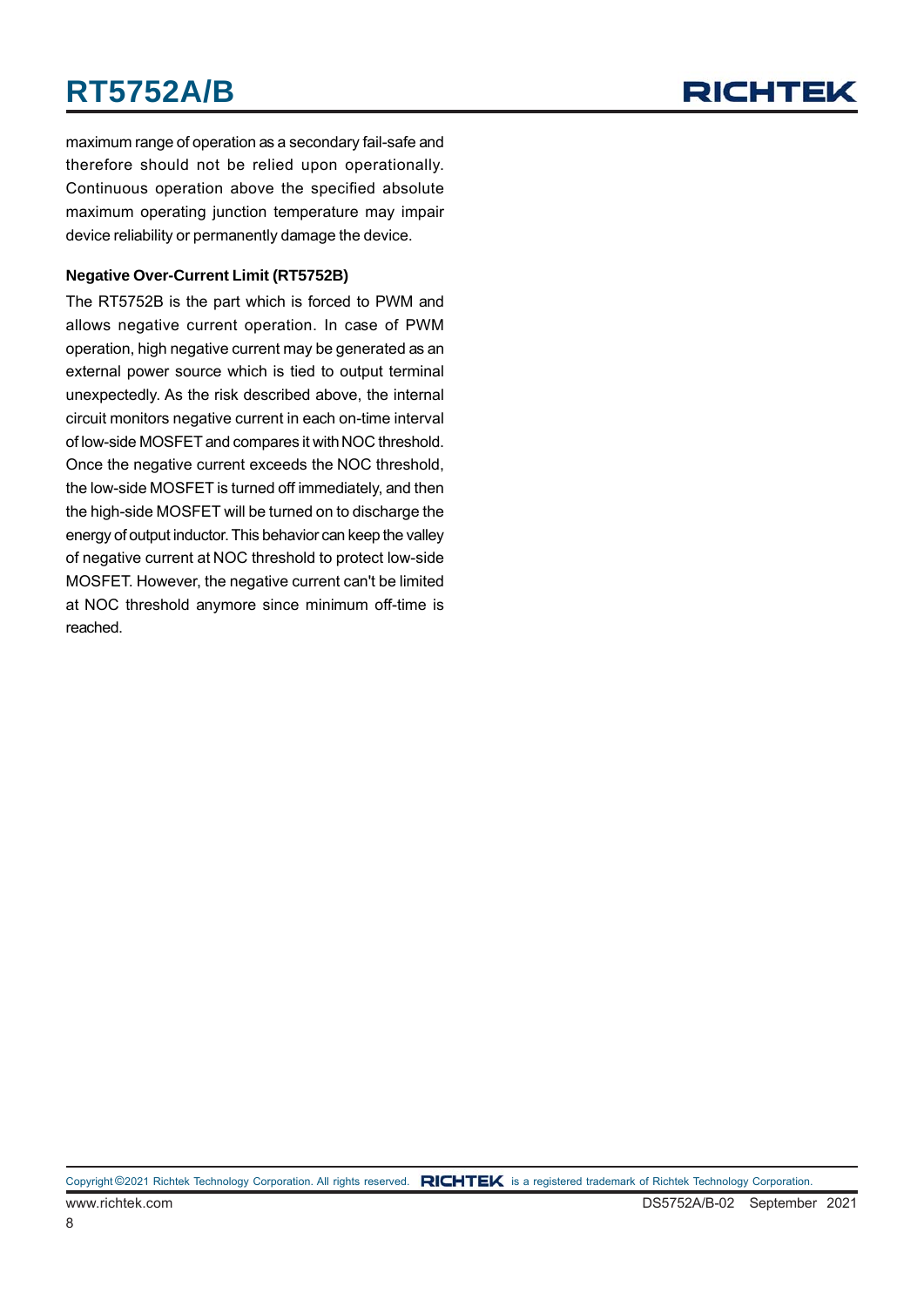### **Absolute Maximum Ratings** (Note 1)

### **ESD Ratings**

| • ESD Susceptibility (Note 2) |  |
|-------------------------------|--|
|                               |  |

### **Recommended Operating Conditions** (Note 3)

|                                              | $2.5V$ to 6V       |
|----------------------------------------------|--------------------|
|                                              | $0.6V$ to $V_{IN}$ |
| • Junction Temperature Range --------------- | –40°C to 125°C.    |

### **Thermal Information** (Note 4 and Note 5)

|                                                                              | <b>Thermal Parameter</b>                                   | <b>TSOT-23-6</b> | <b>TSOT-23-5</b> | <b>WDFN-6L 2x2</b> | Unit          |
|------------------------------------------------------------------------------|------------------------------------------------------------|------------------|------------------|--------------------|---------------|
| $\theta$ JA                                                                  | Junction-to-ambient thermal resistance<br>(JEDEC standard) | 108.5            | 117.9            | 49.2               | $\degree$ C/W |
| $\theta$ JC(Top)                                                             | Junction-to-case (top) thermal resistance                  | 93.5             | 94.6             | 102.5              | $\degree$ C/W |
| $\theta$ JC(Bottom)                                                          | Junction-to-case (bottom) thermal<br>resistance            | 55.4             | 61.3             | 5.2                | $\degree$ C/W |
| Junction-to-ambient thermal resistance<br>$\theta$ JA(EVB)<br>(specific EVB) |                                                            | 78.16            | 92.41            | 54.4               | $\degree$ C/W |
| Junction-to-top characterization parameter<br>$\Psi$ JC(Top)                 |                                                            | 10.95            | 16.52            | 1.04               | $\degree$ C/W |
| $\Psi$ JB                                                                    | Junction-to-board characterization<br>parameter            | 61.7             | 62.51            | 29.2               | $\degree$ C/W |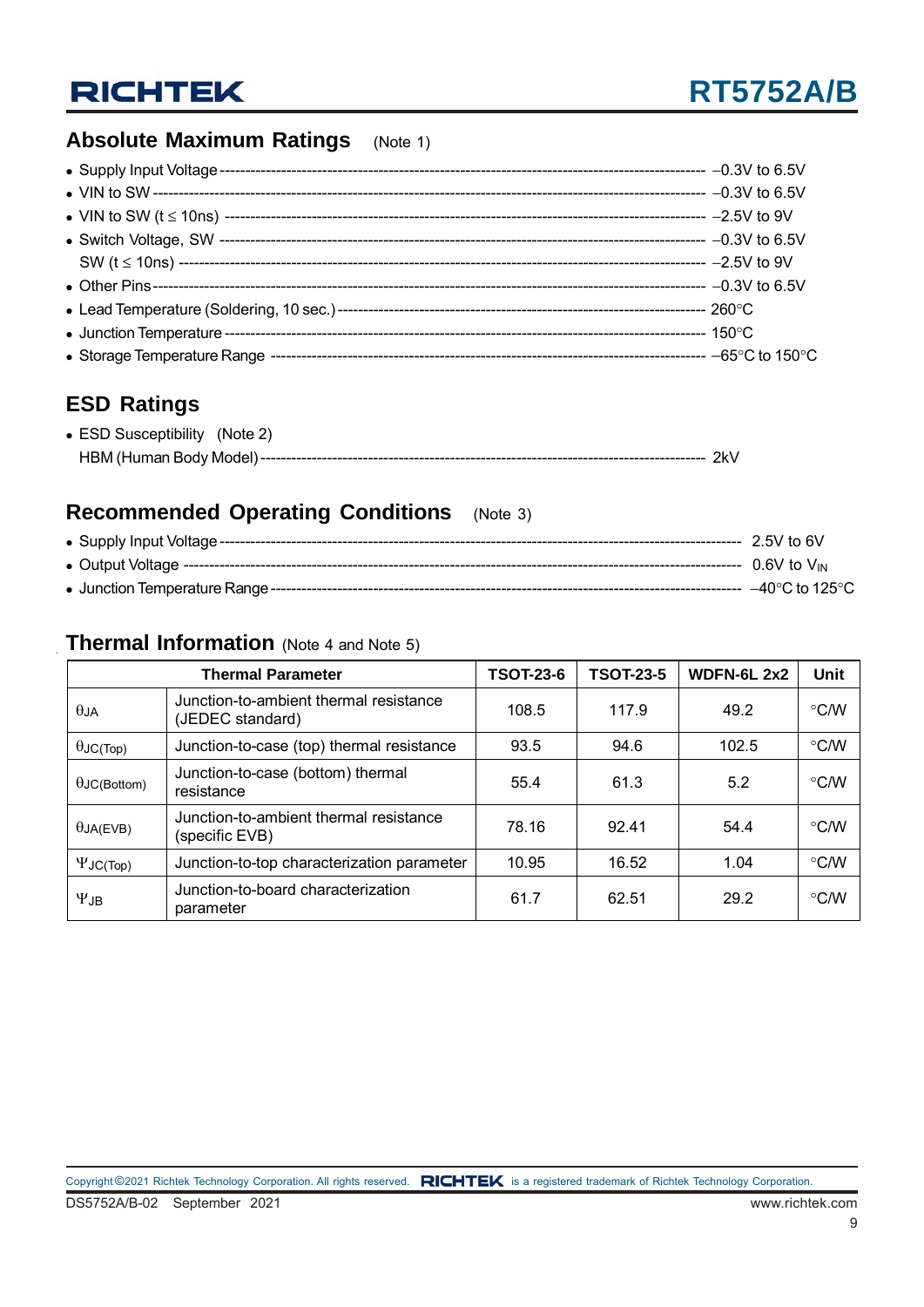

### **Electrical Characteristics**

(V<sub>IN</sub> = 3.6V. T<sub>J</sub> = T<sub>A</sub> = -40°C to 125°C. Typical value is tested at T<sub>A</sub> = 25°C. The limit over-temperature is guaranteed by characterization, unless otherwise noted.)

| <b>Parameter</b>                                                                       | <b>Symbol</b>          | <b>Test Conditions</b>                           | Min            | <b>Typ</b>               | <b>Max</b> | Unit                                                                         |
|----------------------------------------------------------------------------------------|------------------------|--------------------------------------------------|----------------|--------------------------|------------|------------------------------------------------------------------------------|
| <b>Supply Voltage</b>                                                                  |                        |                                                  |                |                          |            |                                                                              |
| <b>VIN Supply Input Operating</b><br>Voltage                                           | <b>V<sub>IN</sub></b>  |                                                  | 2.5            | $\overline{\phantom{a}}$ | 6          | $\vee$                                                                       |
| Under-Voltage Lockout Threshold                                                        | VUVLO                  | V <sub>IN</sub> rising                           | 2.15           | 2.3                      | 2.45       | V                                                                            |
| Under-Voltage Lockout Threshold<br><b>Hysteresis</b>                                   | <b>AVUVLO</b>          |                                                  |                | 300                      | --         | mV                                                                           |
| Supply Current (Shutdown)                                                              | <b>I</b> SHDN          | $V_{EN} = 0V$                                    | --             | --                       | 15         |                                                                              |
| Supply Current (Quiescent)                                                             | lQ                     | $V_{EN}$ = 2V, $V_{FB}$ = 0.7V, not<br>switching |                | 23                       | 35         | μA                                                                           |
| <b>Soft-Start</b>                                                                      |                        |                                                  |                |                          |            |                                                                              |
| Soft-Start Time                                                                        | tss                    | 0% VOUT to 95% VOUT                              | 1              | 1.5                      | 2.4        | ms                                                                           |
| <b>Enable Voltage</b>                                                                  |                        |                                                  |                |                          |            |                                                                              |
| Enable Voltage Threshold                                                               | V <sub>EN_H</sub>      | EN high-level input voltage                      | 0.8            | --                       | 1.2        |                                                                              |
|                                                                                        | $V_{EN\_L}$            | EN low-level input voltage                       | 0.4            | --                       | 0.85       | $\vee$<br>$\mu$ A<br>V<br>μA<br>$m\Omega$<br>A<br><b>MHz</b><br>ns<br>%<br>% |
| <b>Enable Pull-Low Current</b>                                                         | <b>IEN_PL</b>          |                                                  |                | 1.5                      |            |                                                                              |
| <b>Feedback Voltage</b>                                                                |                        |                                                  |                |                          |            |                                                                              |
| Feedback Threshold Voltage                                                             | <b>VFB</b>             |                                                  | 0.594          | 0.6                      | 0.606      |                                                                              |
| Feedback Input Current                                                                 | <b>IFB</b>             | $V_{FB} = 0.6V$ , T <sub>A</sub> = 25°C          | --             | 0.1                      | 0.4        |                                                                              |
| <b>Internal MOSFET</b>                                                                 |                        |                                                  |                |                          |            |                                                                              |
| High-Side On-Resistance                                                                | $RDS(ON)$ _H           |                                                  | --             | 100                      | 120        |                                                                              |
| Low-Side On-Resistance                                                                 | $RDS(ON)$ _L           |                                                  | --             | 70                       | 85         |                                                                              |
| <b>Current Limit</b>                                                                   |                        |                                                  |                |                          |            |                                                                              |
| High-Side Switch Current Limit                                                         | $I_{LIM_H}$            | $V_{IN}$ = 3.6V, $V_{OUT}$ = 1.2V,               | 3              | 3.45                     | 3.9        |                                                                              |
| Low-Side Switch Valley Current<br>Limit                                                | ILIM_L                 | L = $1.5\mu$ H, T <sub>A</sub> = $25^{\circ}$ C  | $\overline{2}$ | 2.3                      | 2.6        |                                                                              |
| <b>Switching Frequency</b>                                                             |                        |                                                  |                |                          |            |                                                                              |
| <b>Switching Frequency</b>                                                             | $f_{SW}$               |                                                  | 1              | 1.2                      | 1.44       |                                                                              |
| <b>On-Time Timer Control</b>                                                           |                        |                                                  |                |                          |            |                                                                              |
| Minimum Off-Time                                                                       | toff_MIN               |                                                  | --             | 90                       | --         |                                                                              |
| <b>Output Voltage Protection</b>                                                       |                        |                                                  |                |                          |            |                                                                              |
| Output Under-Voltage Threshold<br>(RT5752A/BH: Hiccup)<br>(RT5752A/BL: Latch-Off)      | VUVP                   |                                                  |                | 40                       | --         |                                                                              |
| Output Over-Voltage Threshold<br>(RT5752A/BL: Latch-Off, Deglitch<br>Time = $2\mu s$ ) | <b>Vov<sub>P</sub></b> | V <sub>FB</sub> rising                           | 110            | 120                      | 130        |                                                                              |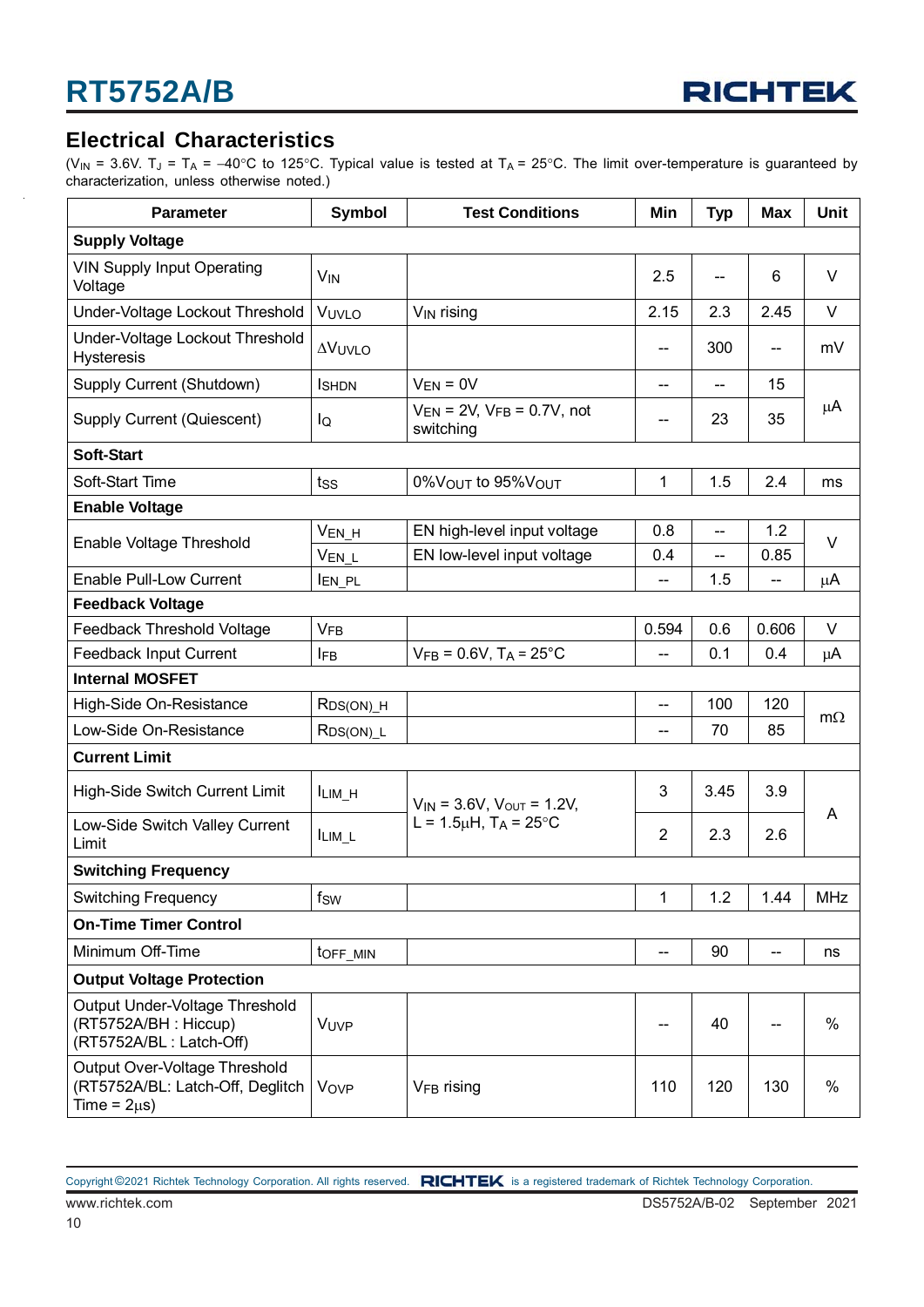| <b>Parameter</b>                                  | <b>Test Conditions</b><br>Symbol |                                      | Min | <b>Typ</b> | <b>Max</b> | <b>Unit</b>  |  |
|---------------------------------------------------|----------------------------------|--------------------------------------|-----|------------|------------|--------------|--|
| <b>Thermal Shutdown</b>                           |                                  |                                      |     |            |            |              |  |
| <b>Thermal Shutdown Threshold</b>                 | T <sub>SD</sub>                  |                                      | --  | 150        | $- -$      | $^{\circ}$ C |  |
| <b>Thermal Shutdown Hysteresis</b>                | $\Delta$ T <sub>SD</sub>         |                                      | --  | 20         | $- -$      |              |  |
| <b>Power Good</b>                                 |                                  |                                      |     |            |            |              |  |
| Power Good High Threshold                         | V <sub>TH_PGLH</sub>             | V <sub>FB</sub> rising, PG goes high | 83  | 90         |            | $\%$         |  |
| Power Good Falling Threshold                      | V <sub>TH PGHL</sub>             | VFB falling, PG goes low             | 78  | 85         |            | %            |  |
| <b>Power Good Sink Current</b><br>Capability      |                                  | I <sub>PG</sub> sinks 5mA            |     |            | 0.4        | V            |  |
| <b>Output Discharge Resistor</b>                  |                                  |                                      |     |            |            |              |  |
| Output Discharge Switch<br>RDISCHG<br>On-Resistor |                                  | $V_{EN}$ = 0V (Protection)           | --  | 100        | $- -$      | Ω            |  |

**Note 1.** Stresses beyond those listed under "Absolute Maximum Ratings" may cause permanent damage to the device. These are stress ratings only, and functional operation of the device at these or any other conditions beyond those indicated in the operational sections of the specifications is not implied. Exposure to absolute maximum rating conditions may affect device reliability.

- **Note 2.** Devices are ESD sensitive. Handling precaution is recommended.
- **Note 3.** The device is not guaranteed to function outside its operating conditions.

**Note 4.** For more information about thermal parameter, see the Application and Definition of Thermal Resistances report, [AN061](https://www.richtek.com/Design Support/Technical Document/AN061?sc_lang=en).

**Note 5.** θ<sub>JA(EVB)</sub>, Ψ<sub>JC(Top)</sub> and Ψ<sub>JB</sub> are measured on a high effective-thermal-conductivity four-layer test board which is in size of 70mm x 50mm; furthermore, all layers with 1 oz. Cu. Thermal resistance/parameter values may vary depending on the PCB material, layout, and test environmental conditions.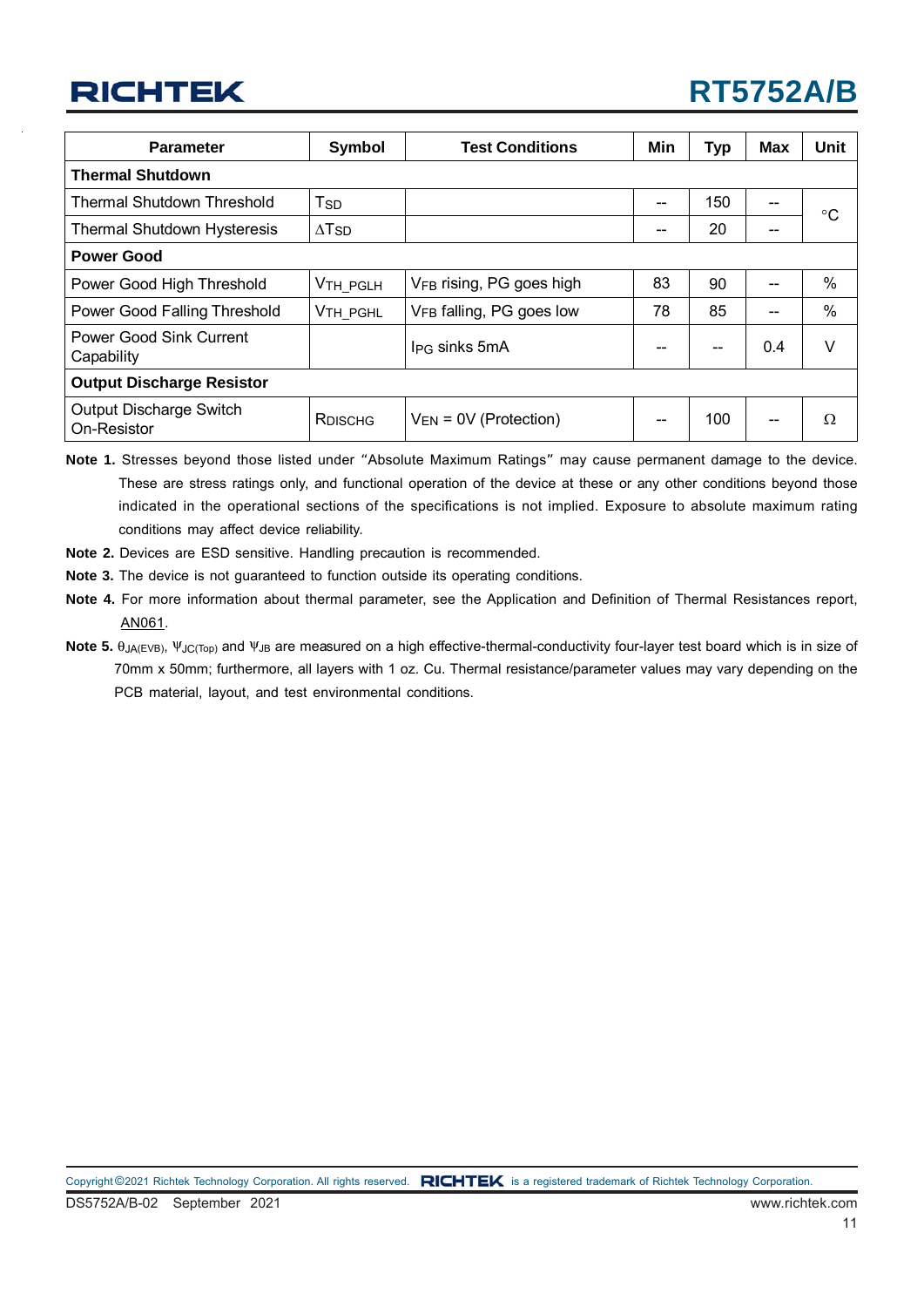

### **Typical Application Circuit**

#### **TSOT-23-5 and TSOT-23-6 packages**



#### **WDFN-6L 2x2 package**



 $C_{FF}^*$ : Optional for performance fine-tune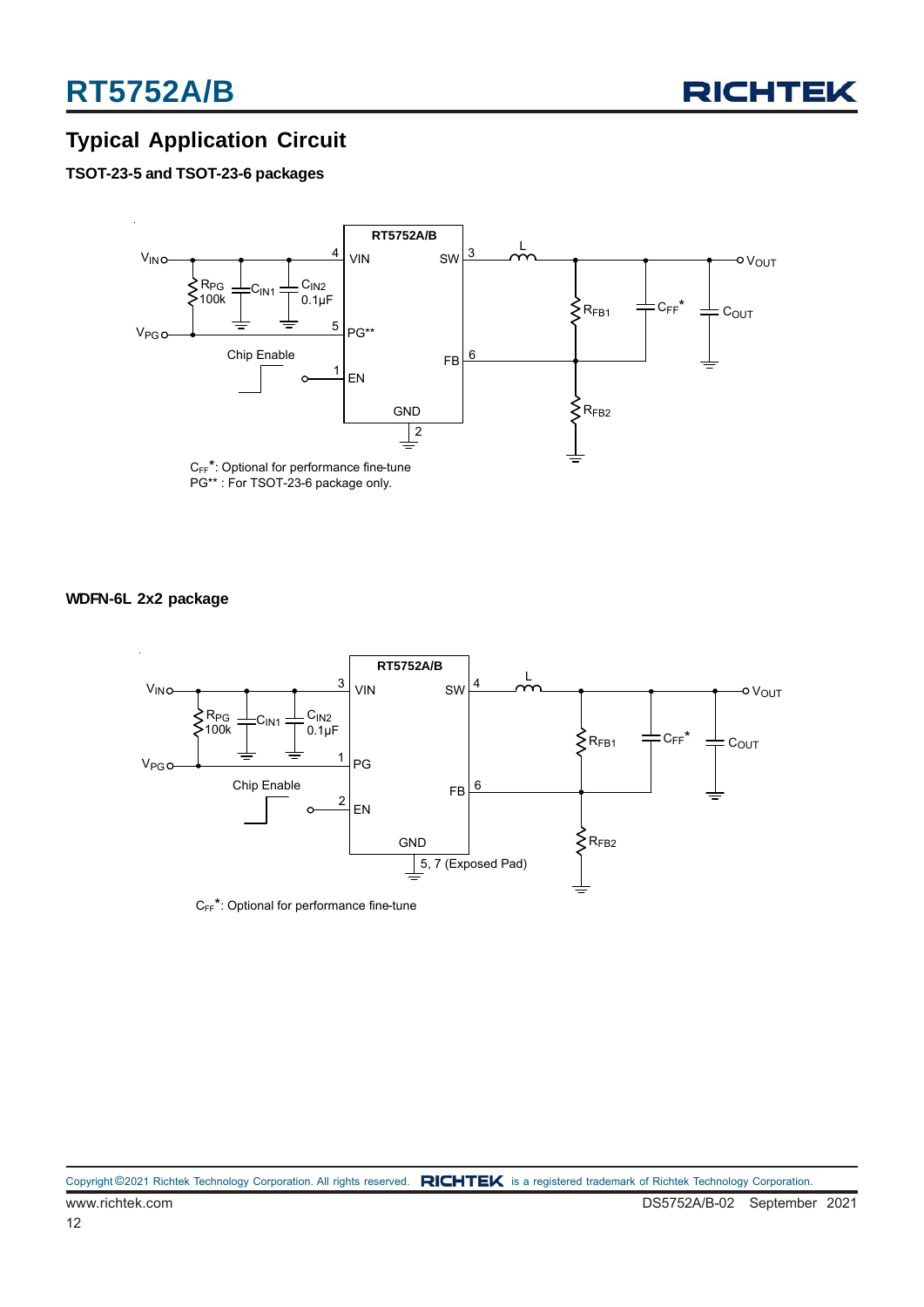| $V_{OUT} (V)$ | $R_{FB1}$ (k $\Omega$ ) | $R_{FB2}$ (k $\Omega$ ) | $CIN1$ ( $\mu$ F) | $L(\mu H)$ | $C_{OUT}$ ( $\mu$ F) | $C_{FF}$ (pF)            |
|---------------|-------------------------|-------------------------|-------------------|------------|----------------------|--------------------------|
| 3.3           | 100                     | 22.1                    | 22                | 1.5        | 22 to 44             | $\sim$ $\sim$            |
| 1.8           | 100                     | 50                      | 22                | 1.5        | 22 to 44             | $\overline{\phantom{m}}$ |
| 1.5           | 100                     | 66.6                    | 22                | 1.5        | 22 to 44             | $- -$                    |
| 1.2           | 100                     | 100                     | 22                | 1.5        | 22 to 44             | 22                       |
| 1.05          | 100                     | 133                     | 22                | 1.5        | 22 to 44             | 22                       |
|               | 100                     | 148                     | 22                | 1.5        | 22 to 44             | 22                       |

#### **Table 2. Suggested Component Values**

#### **Table 3. Recommended External Components**

| Component  | <b>Description</b>    | <b>Vendor P/N</b>                                |
|------------|-----------------------|--------------------------------------------------|
| <b>CIN</b> | 22µF, 6.3V, X5R, 0603 | GRM188R60J226MEA0D (MURATA)                      |
| COUT       | 22µF, 6.3V, X5R, 0603 | GRM188R60J226MEA0D (MURATA)                      |
|            | 1.5 $\mu$ H           | DFE252012F-1R5M (MURATA)<br>MPC252012K-1R5M(HDT) |

COUT and C<sub>IN</sub>: Considering the effective capacitance de-rated with biased voltage level and size, the C<sub>OUT</sub> and C<sub>IN</sub> components need to satisfy the effective capacitance which corresponding to recommended external components.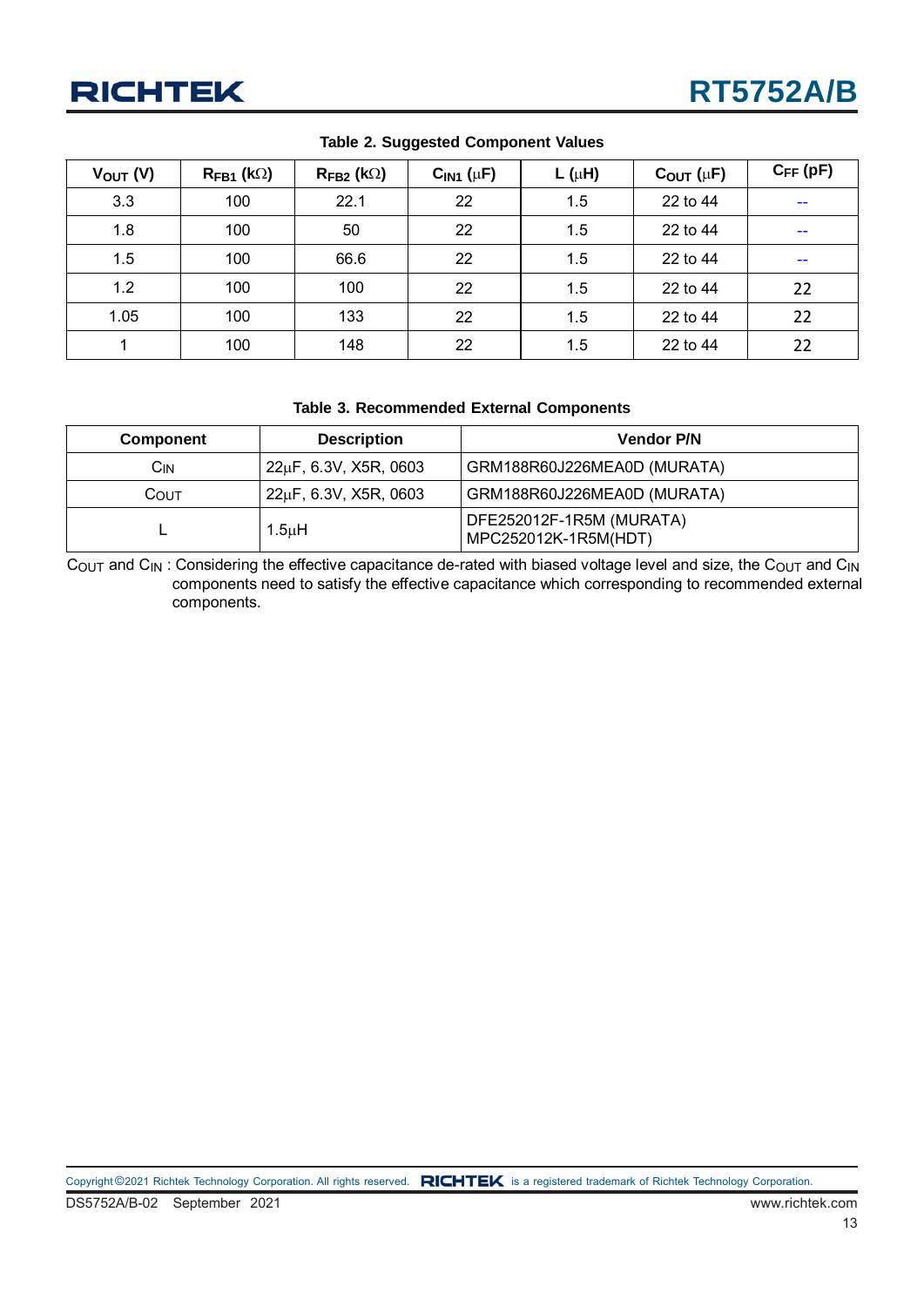

### **Typical Operating Characteristics**











**Efficiency vs. Output Current**



**Efficiency vs. Output Current**

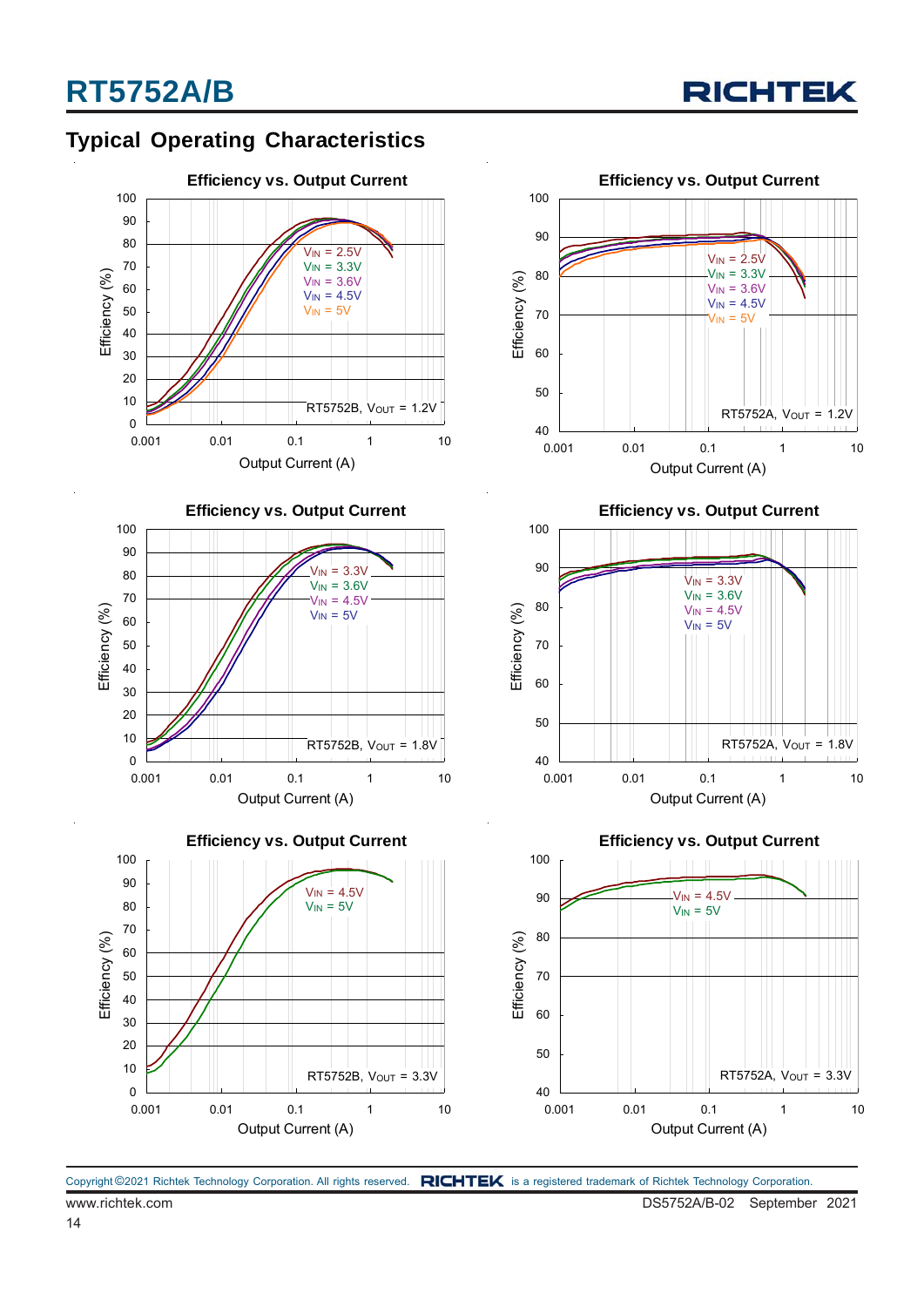

Copyright ©2021 Richtek Technology Corporation. All rights reserved. RICHTEK is a registered trademark of Richtek Technology Corporation.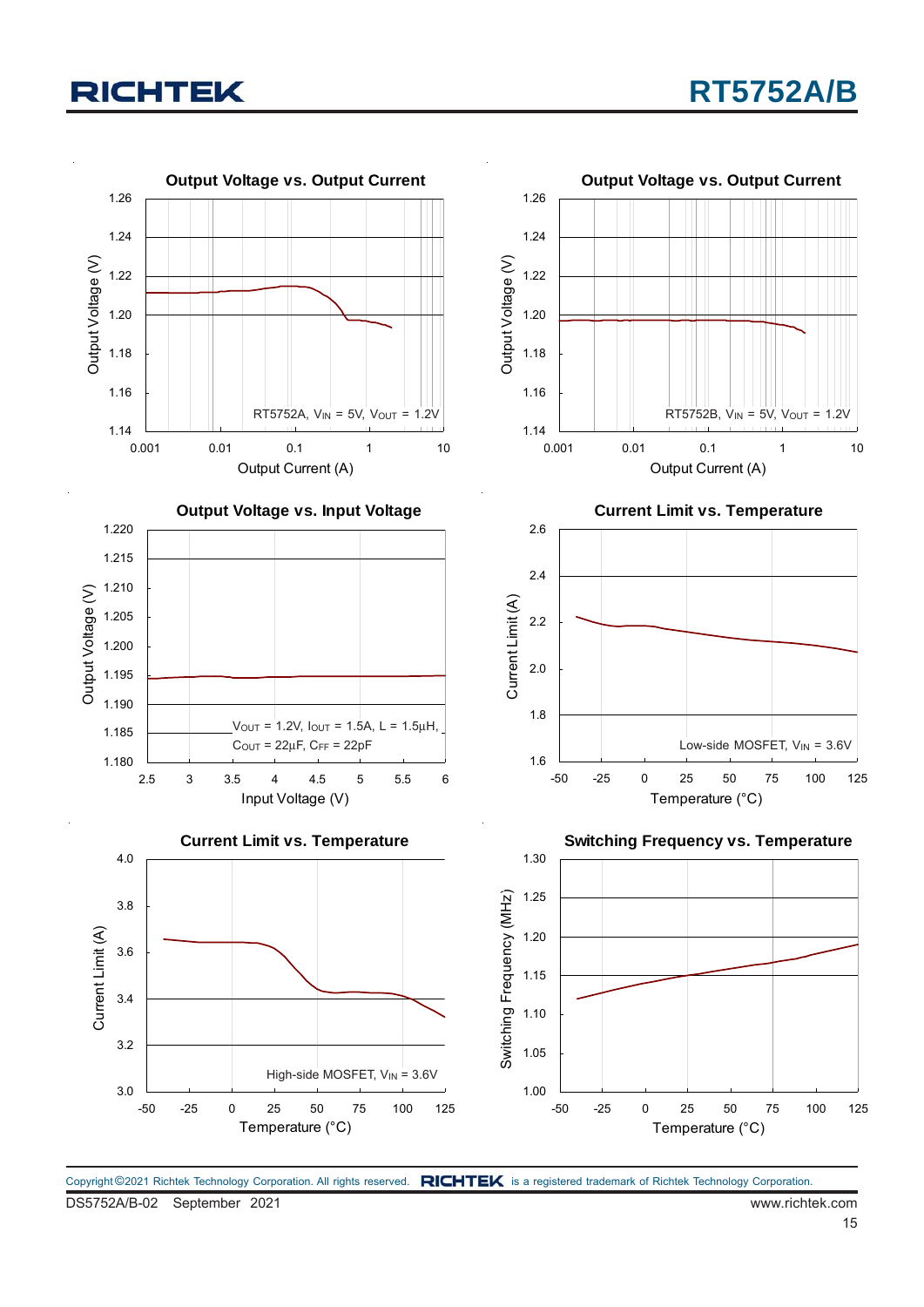# **RT5752A/B**





Copyright ©2021 Richtek Technology Corporation. All rights reserved. RICHTEK is a registered trademark of Richtek Technology Corporation.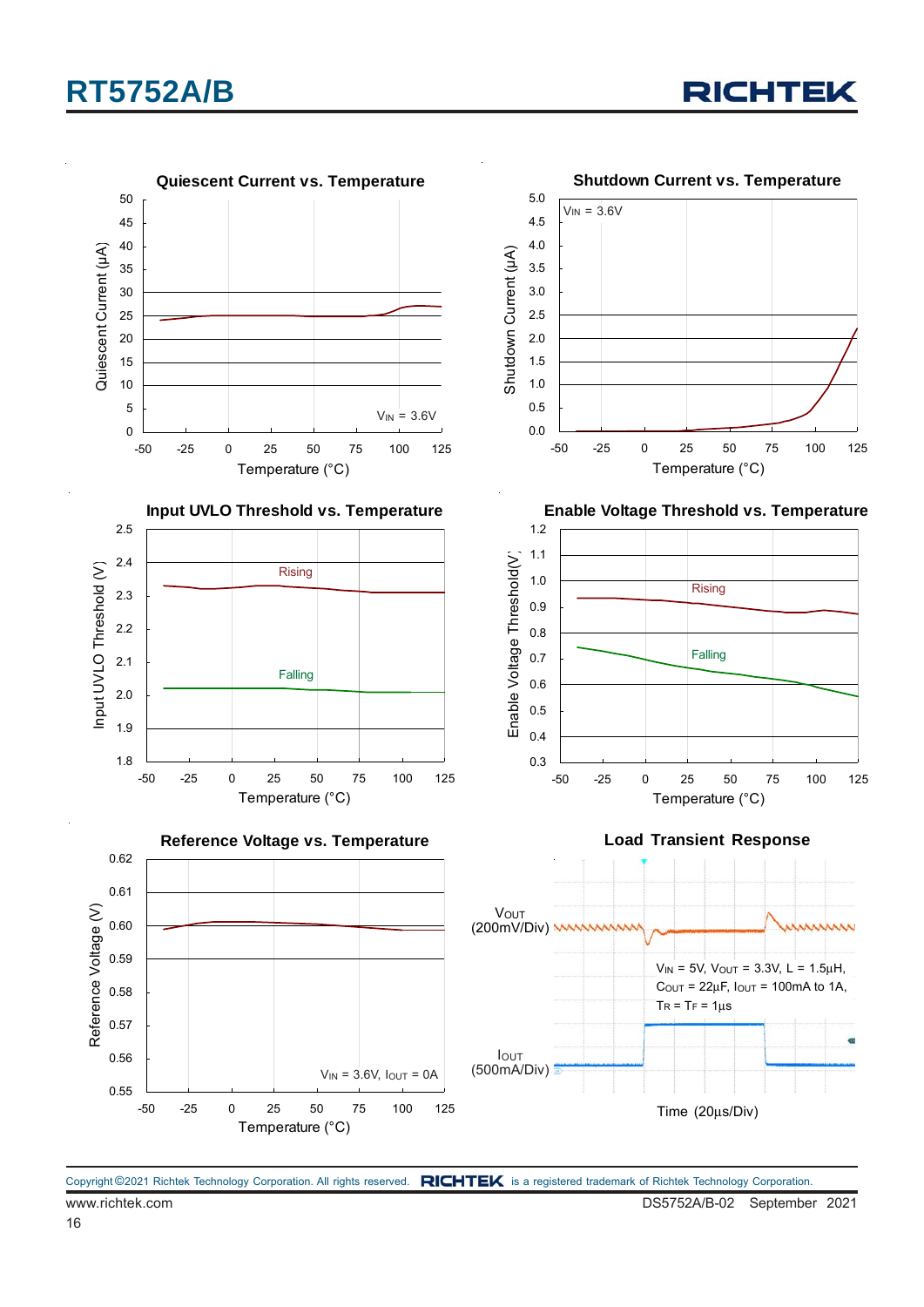



**Load Transient Response** Vout (50mV/Div) IOUT (1A/Div)  $V_{IN} = 3.6V$ ,  $V_{OUT} = 1.2V$ ,  $L = 1.5\mu H$ ,  $C$ <sup>OUT</sup> = 22μF,  $C$ <sub>FF</sub> = 22pF,  $I_{\text{OUT}}$  = 1A to 2A,  $T_R$  =  $T_F$  = 1us

Time (20μs/Div)



**Output Ripple Voltage**





DS5752A/B-02 September 2021 www.richtek.com Copyright ©2021 Richtek Technology Corporation. All rights reserved. RICHTEK is a registered trademark of Richtek Technology Corporation.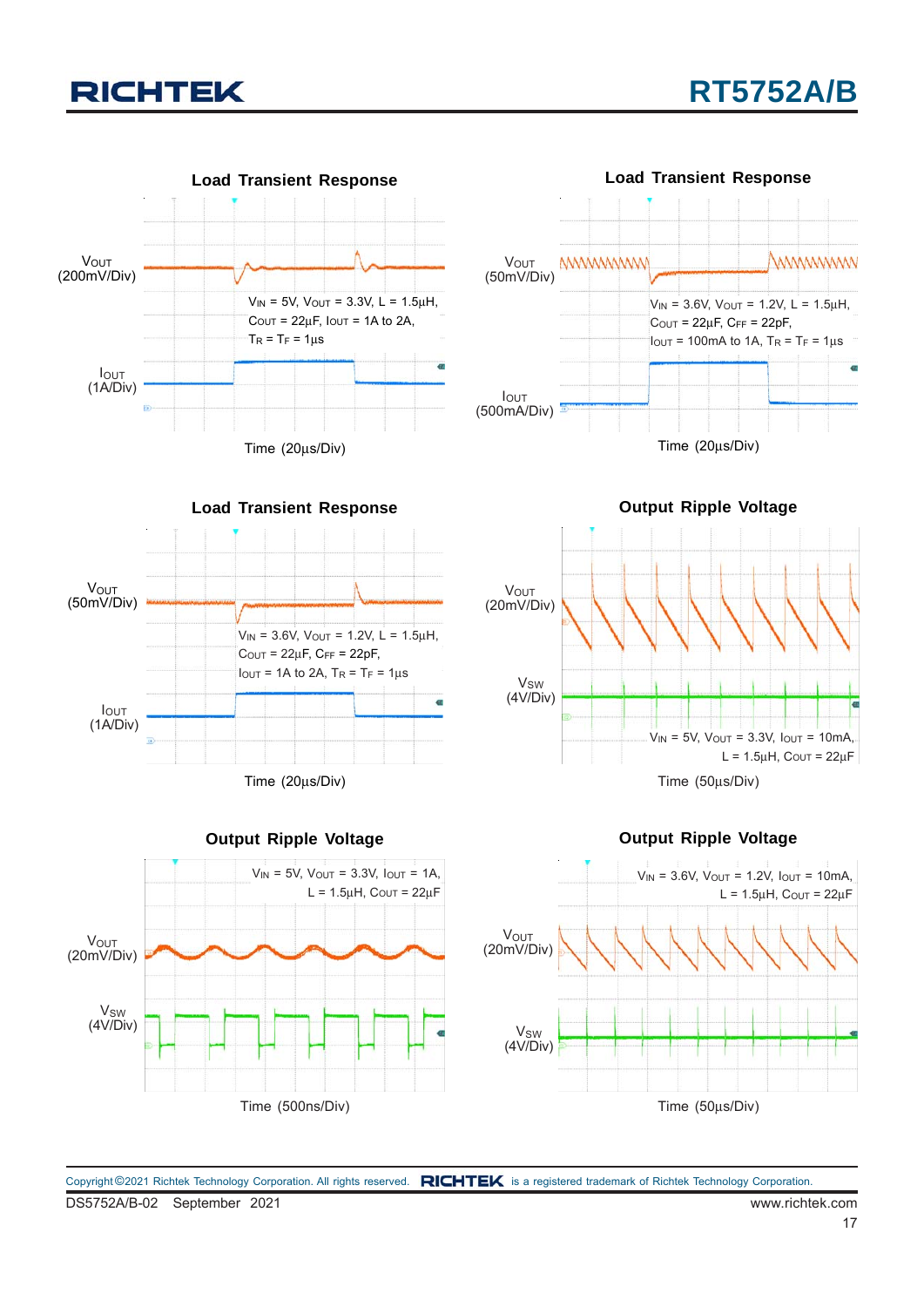



Time (50μs/Div)

**Power Off from EN**

 $V_{IN} = 5V$ ,  $V_{OUT} = 3.3V$ ,  $I_{OUT} = 2A$ , V<sub>PG</sub> reference source pull high to 5V<sup>e</sup>









Copyright ©2021 Richtek Technology Corporation. All rights reserved. RICHTEK is a registered trademark of Richtek Technology Corporation.

**V**OUT (1V/Div)

IOUT (1A/Div)

VEN (1V/Div)

**V<sub>PG</sub>** (4V/Div)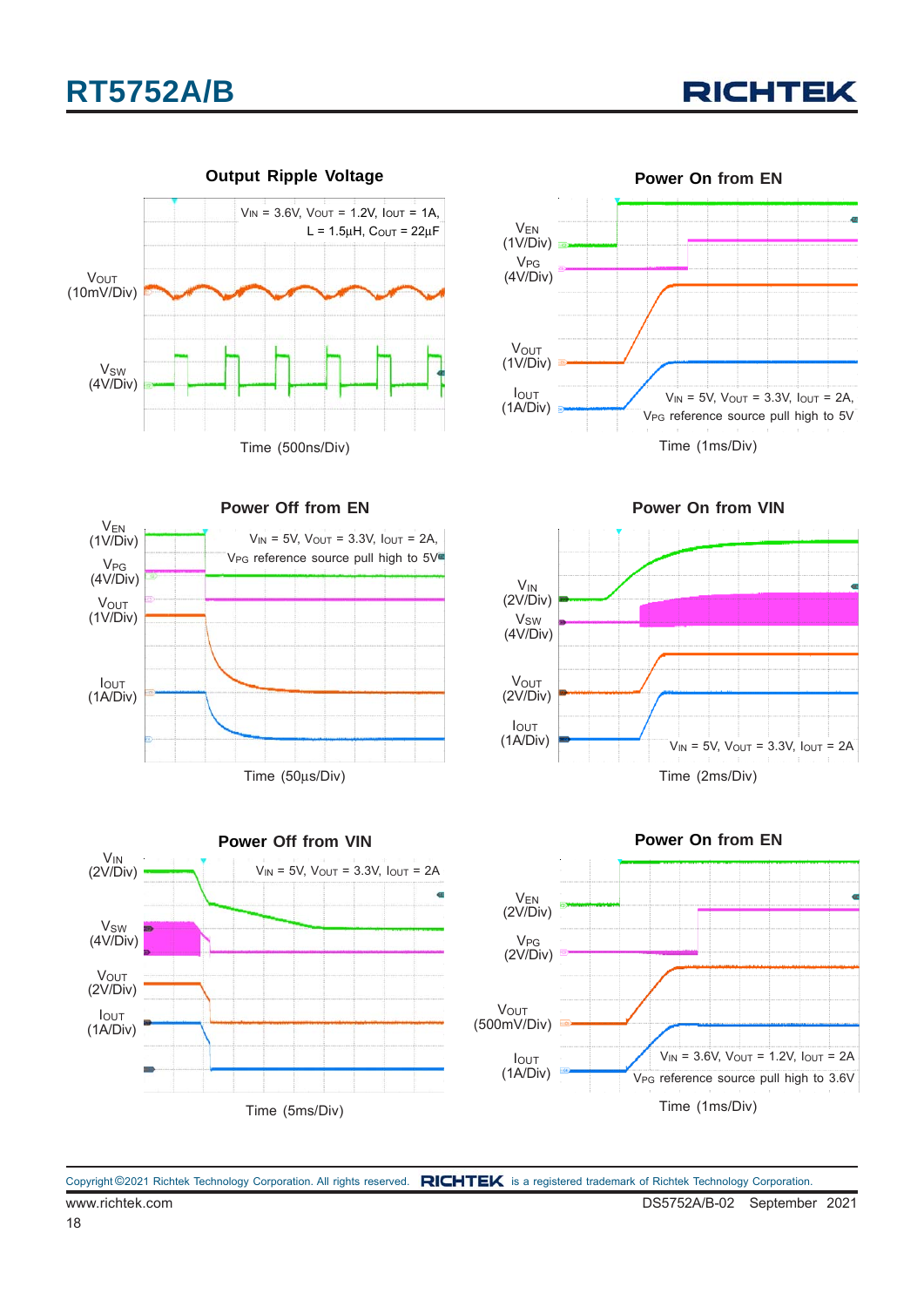

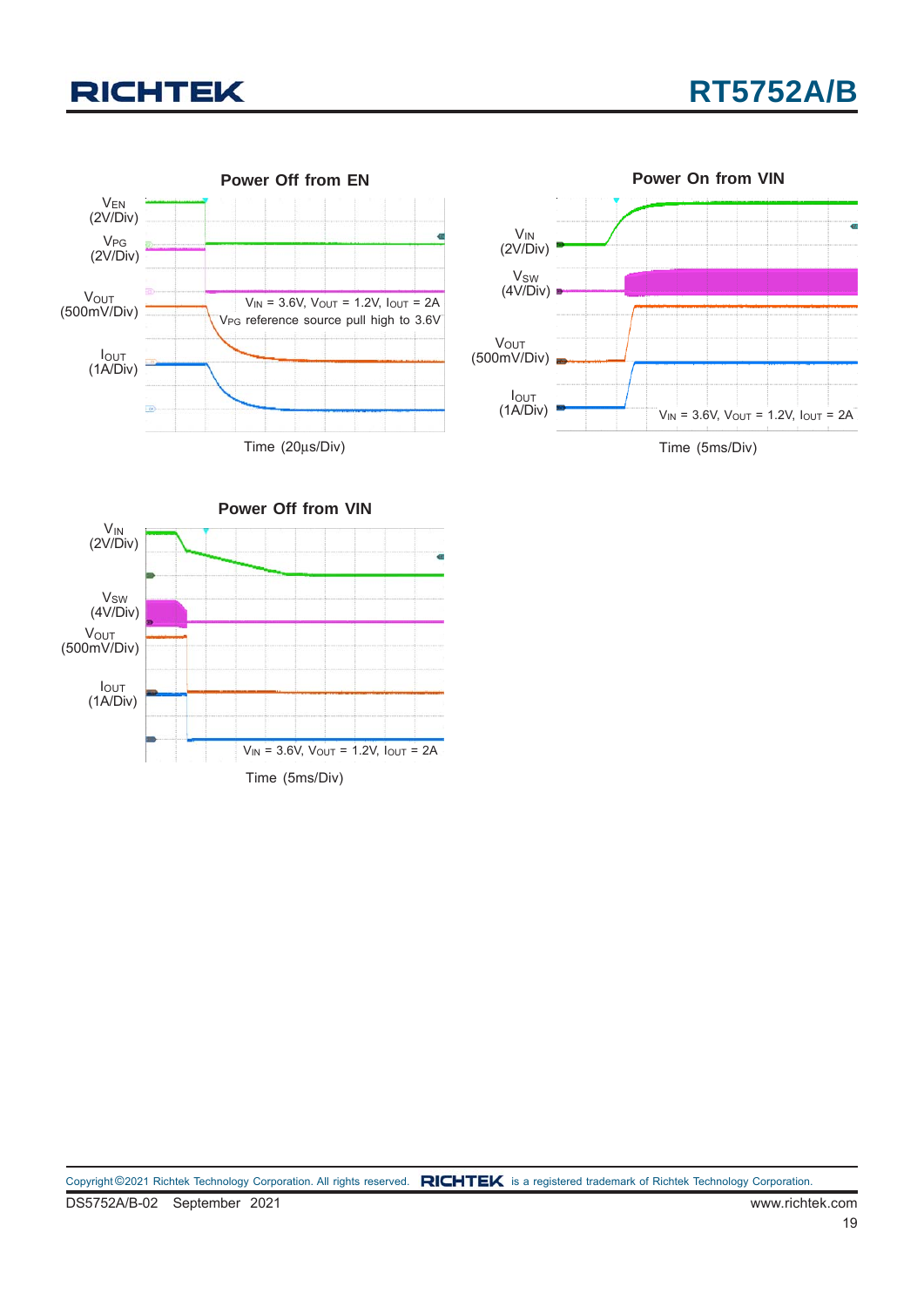### **Application Information**

The output stage of a synchronous buck converter is composed of an inductor and capacitor, which stores and delivers energy to the load, and forms a second-order lowpass filter to smooth out the switch node voltage to maintain a regulated output voltage.

#### **Inductor Selection**

The inductor selection trade-offs among size, cost, efficiency, and transient response requirements. Generally, three key inductor parameters are specified for operation with the device: inductance value (L), inductor saturation current ( $I_{SAT}$ ), and DC resistance (DCR).

A good compromise between size and loss is to choose the peak-to-peak ripple current equals to 20% to 50% of the IC rated current. The switching frequency, input voltage, output voltage, and selected inductor ripple current determines the inductor value as follows :

$$
L = \frac{V_{OUT} \times (V_{IN} - V_{OUT})}{V_{IN} \times f_{SW} \times \Delta I_L}
$$

Once an inductor value is chosen, the ripple current  $(\Delta I_L)$ is calculated to determine the required peak inductor current.

$$
\Delta I_L = \frac{V_{OUT} \times (V_{IN} - V_{OUT})}{V_{IN} \times f_{SW} \times L}
$$

$$
I_{L_P EAK} = I_{OUT_MAX} + \frac{1}{2} \Delta I_L
$$

IL(PEAK) should not exceed the minimum value of IC's upper current limit level. Besides, the current flowing through the inductor is the inductor ripple current plus the output current. During power up, faults or transient load conditions, the inductor current can increase above the calculated peak inductor current level calculated above. In transient conditions, the inductor current can increase up to the switch current limit of the device. For this reason, the most conservative approach is to specify an inductor with a saturation current rating equal to or greater than the switch current limit rather than the peak inductor current.

For the selected inductor, the inductor's saturation and thermal rating should meet or greater than the ripple current  $(\Delta I_L)$ . For more conservative, the rating for inductor saturation current must be equal to or greater than switch

current limit of the device rather than the inductor peak current.

For EMI sensitive application, choosing shielding type inductor is preferred.

#### **Input Capacitor Selection**

Input capacitance,  $C_{IN}$ , is needed to filter the pulsating current at the drain of the high-side power MOSFET.  $C_{IN}$ should be sized to do this without causing a large variation in input voltage. The waveform of  $C_{\text{IN}}$  ripple voltage and ripple current are shown in Figure 4. The peak-to-peak voltage ripple on input capacitor can be estimated as equation below :

$$
\Delta V_{\text{CIN}} = D \times I_{\text{OUT}} \times \frac{1-D}{C_{\text{IN}} \times f_{\text{SW}}} + I_{\text{OUT}} \times \text{ESR}
$$

where

$$
D = \frac{V_{OUT}}{V_{IN} \times \eta}
$$

For ceramic capacitors, the equivalent series resistance (ESR) is very low, the ripple which is caused by ESR can be ignored, and the minimum input capacitance can be estimated as equation below :

$$
C_{IN\_MIN} = I_{OUT\_MAX} \times \frac{D(1-D)}{\Delta V_{CIN\_MAX} \times f_{SW}}
$$

where  $\Delta V_{\text{CIN}}$  MAX is maximum input ripple voltage.



Figure 4. C<sub>IN</sub> Ripple Voltage and Ripple Current

www.richtek.com DS5752A/B-02 September 2021 Copyright ©2021 Richtek Technology Corporation. All rights reserved. RICHTEK is a registered trademark of Richtek Technology Corporation.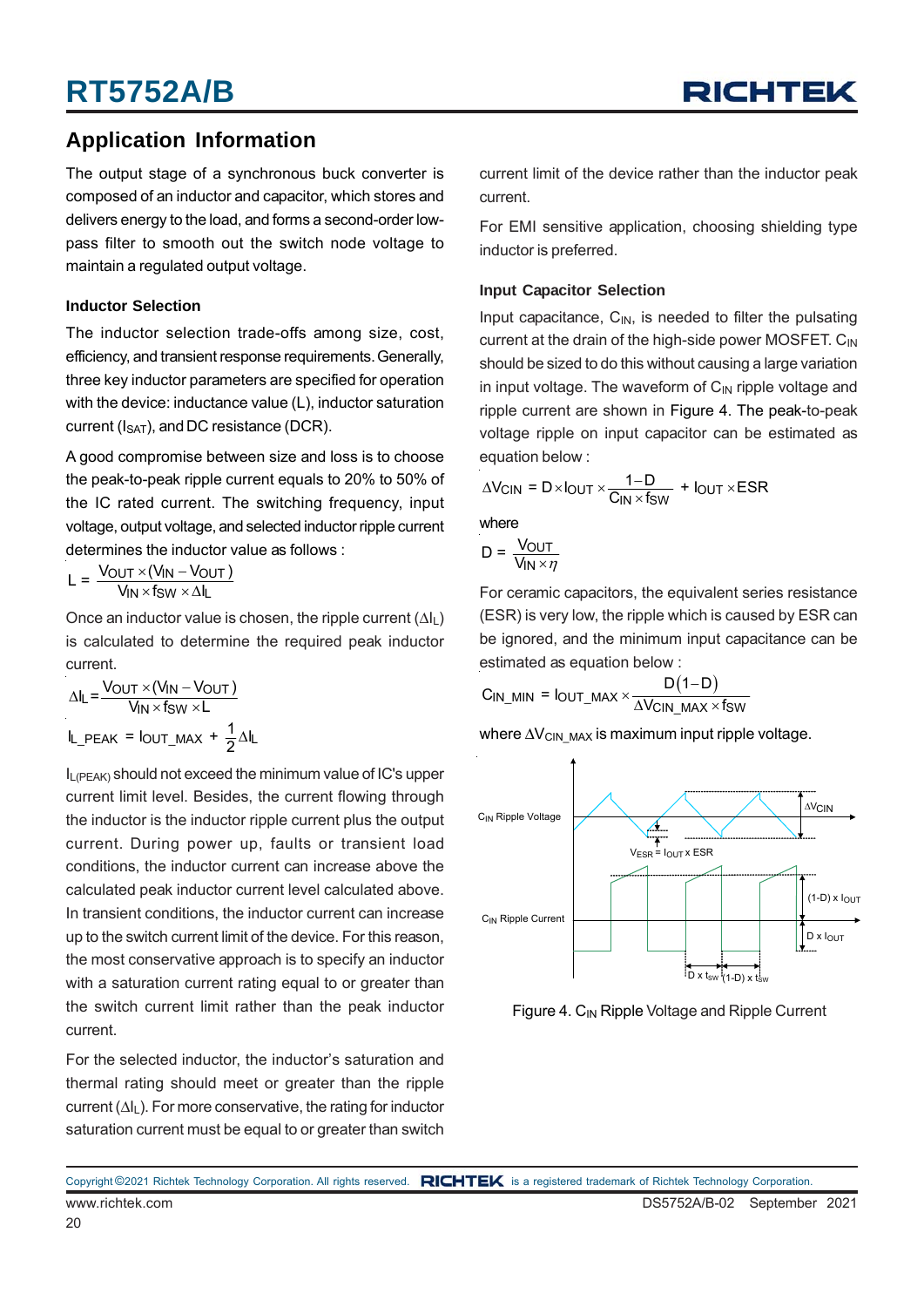In addition, the input capacitor needs to have a very low ESR and must be rated to handle the worst-case RMS input current of :

$$
I_{RMS} \cong \text{ IOUT\_MAX} \times \frac{V_{OUT}}{V_{IN}} \times \sqrt{\frac{V_{IN}}{V_{OUT}}-1}
$$

It is common to use the worse  $I_{RMS} \cong I_{OUT}/2$  at  $V_{IN} =$  $2V<sub>OUT</sub>$  for design. Note that ripple current ratings from capacitor manufacturers are often based on only 2000 hours of life which makes it advisable to further de-rate the capacitor, or choose a capacitor rated at a higher temperature than required.

Several capacitors may also be paralleled to meet size, height and thermal requirements in the design. For low input voltage applications, sufficient bulk input capacitance is needed to minimize transient effects during output load changes.

Ceramic capacitors are ideal for switching regulator applications because of its small size, robustness and very low ESR. However, care must be taken when these capacitors are used at the input. A ceramic input capacitor combined with trace or cable inductance forms a high quality (under damped) tank circuit. If the RT5752A/B circuit is plugged into a live supply, the input voltage can ring to twice its nominal value, possibly exceeding the device's rating. This situation is easily avoided by placing the low ESR ceramic input capacitor in parallel with a bulk capacitor with higher ESR to damp the voltage ringing.

The input capacitor should be placed as close as possible to the VIN pins, with a low inductance connection to the GND of the IC. In addition to a larger bulk capacitor, a small ceramic capacitors of 0.1μF should be placed close to the VIN and GND pin. This capacitor should be 0402 or 0603 in size.

#### **Output Capacitor Selection**

The RT5752A/B are optimized for ceramic output capacitors and best performance will be obtained by using them. The total output capacitance value is usually determined by the desired output voltage ripple level and transient response requirements for sag (undershoot on load apply) and soar (overshoot on load release).

#### **Output Ripple**

The output voltage ripple at the switching frequency is a function of the inductor current ripple going through the output capacitor's impedance. To derive the output voltage ripple, the output capacitor with capacitance,  $C<sub>OUT</sub>$ , and its equivalent series resistance,  $R_{ESR}$ , must be taken into consideration. The output peak-to-peak ripple voltage  $V_{RIPPLE}$ , caused by the inductor current ripple  $\Delta I_L$ , is characterized by two components, which are ESR ripple  $V_{RIPPLE(ESR)}$  and capacitive ripple  $V_{RIPPLE(C)}$ , and can be expressed as below :

 $V_{\text{RIPPLE}} = V_{\text{RIPPLE}}(\text{ESR}) + V_{\text{RIPPLE}}(\text{C})$  $V_{\text{RIPPLE(ESR)}} = \Delta I_L \times R_{\text{ESR}}$  $V_{\text{RIPPLE(C)}} = \frac{\Delta I_{\text{L}}}{8 \times C_{\text{OUT}} \times f_{\text{SW}}}$  $\times$  COUT  $\times$ 

If ceramic capacitors are used as the output capacitors, both the components need to be considered due to the extremely low ESR and relatively small capacitance.

#### **Output Transient Undershoot and Overshoot**

In addition to voltage ripple at the switching frequency, the output capacitor and its ESR also affect the voltage sag (undershoot) and soar (overshoot) when the load steps up and down abruptly. The  $ACOT^{\circledR}$  transient response is very quick and output transients are usually small. The following section shows how to calculate the worst-case voltage swings in response to very fast load steps.

The output voltage transient undershoot and overshoot each have two components : the voltage steps caused by the output capacitor's ESR, and the voltage sag and soar due to the finite output capacitance and the inductor current slew rate. Use the following formula to check if the ESR is low enough (typically not a problem with ceramic capacitors) and the output capacitance is large enough to prevent excessive sag and soar on very fast load step edges, with the chosen inductor value.

The amplitude of the ESR step up or down is a function of the load step and the ESR of the output capacitor :

#### $V_{ESR}$  STEP =  $\Delta I_{OUT}$  x R<sub>ESR</sub>

The amplitude of the capacitive sag is a function of the load step, the output capacitor value, the inductor value, the input-to-output voltage differential, and the maximum duty cycle. The maximum duty cycle during a fast transient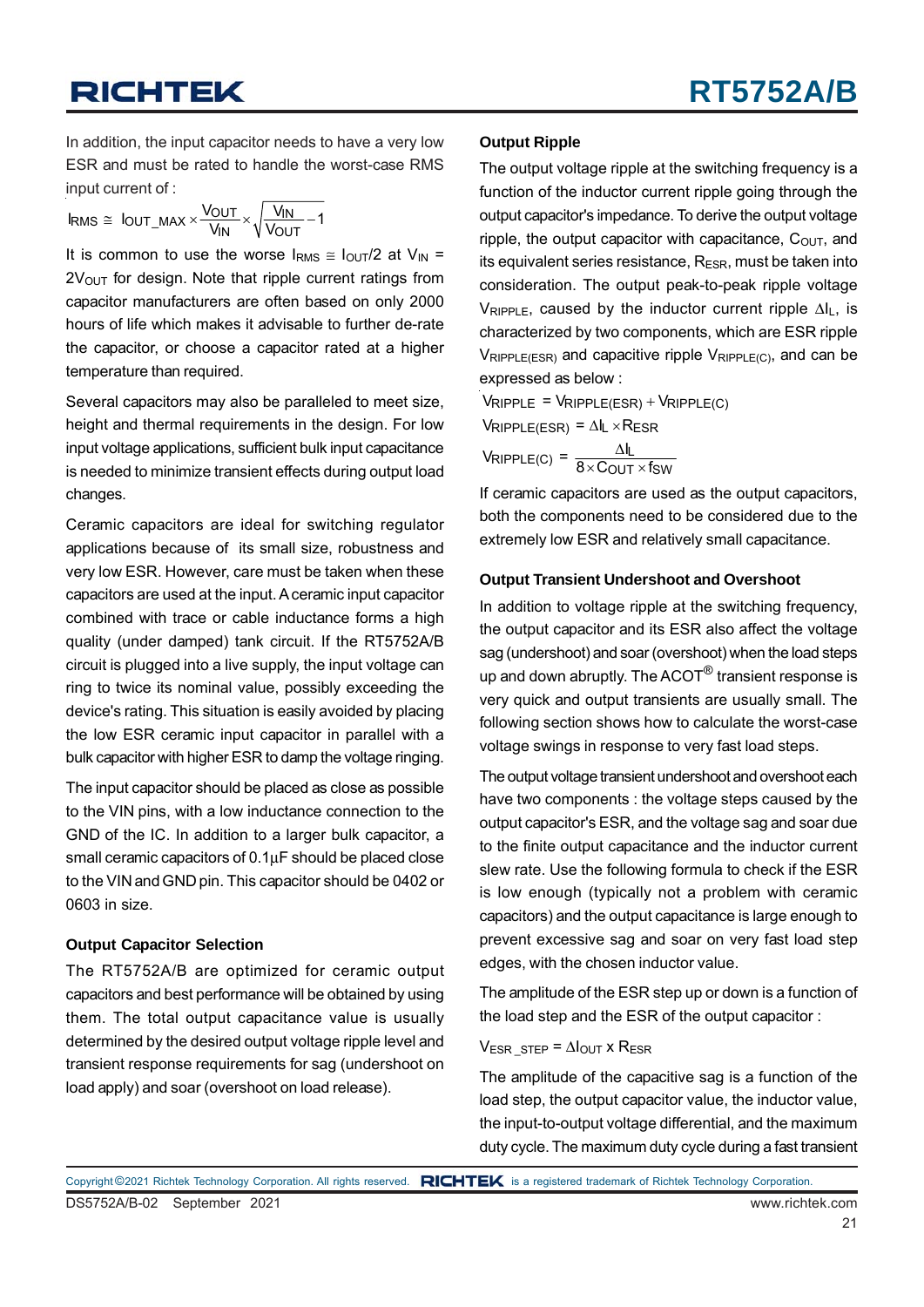is a function of the on-time and the minimum off-time since the ACOT® control scheme will ramp the current using on-times spaced apart with minimum off-times, which is as fast as allowed. Calculate the approximate on-time (neglecting parasites) and maximum duty cycle for a given input and output voltage as :

$$
t_{ON} = \frac{V_{OUT}}{V_{IN} \times f_{SW}}
$$
 and  $D_{MAX} = \frac{ton}{ton + toff\_MIN}$ 

The actual on-time will be slightly longer as the IC compensates for voltage drops in the circuit, but we can neglect both of these since the on-time increase compensates for the voltage losses. Calculate the output voltage sag as :

$$
V_{SAG} = \frac{L \times (\Delta I_{OUT})^2}{2 \times C_{OUT} \times (V_{IN(MIN)} \times D_{MAX} - V_{OUT})}
$$

The amplitude of the capacitive soar is a function of the load step, the output capacitor value, the inductor value and the output voltage :

 $V_{SOAR} = \frac{L \times (\Delta I_{OUT})^2}{2 \times C_{OUT} \times V_{OUT}}$  $\times$  Cout  $\times$ 

Because some modern digital loads can exhibit nearly instantaneous load changes, the amplitude of the ESR step up or down should be taken into consideration.

#### **Output Voltage Setting**

Set the desired output voltage using a resistive divider from the output to ground with the midpoint connected to FB, as shown in Figure 5. The output voltage is set according to the following equation :

$$
V_{\text{OUT}} = 0.6 V \times (1 + R_{\text{FB1}} / R_{\text{FB2}})
$$



Figure 5. Output Voltage Setting

Place the FB resistors within 5mm of the FB pin. For output voltage accuracy, use divider resistors with 1% or better tolerance.

#### **EN Pin for Start-Up and Shutdown Operation**

For automatic start-up, the EN pin can be connected to the input supply  $V_{IN}$  directly. The large built-in hysteresis band makes the EN pin useful for simple delay and timing circuits. The EN pin can be externally connected to  $V_{IN}$ by adding a resistor  $R_{EN}$  and a capacitor  $C_{EN}$ , as shown in Figure 6, to have an additional delay. The time delay can be calculated with the EN's internal threshold, at which switching operation begins.

An external MOSFET can be added for the EN pin to be logic-controlled, as shown in Figure 7. In this case, a pullup resistor,  $R_{FN}$ , is connected between VIN and the EN pin. The MOSFET Q1 will be under logic control to pull down the EN pin. To prevent the device being enabled when VIN is smaller than the VOUT target level or some other desired voltage level, a resistive divider ( $R_{EN1}$  and  $R_{FN2}$ ) can be used to externally set the input under-voltage lockout threshold, as shown in Figure 8.



Figure 6. Enable Timing Control



Figure 7. Logic Control for the EN Pin



Figure 8. Resistive Divider for Under-Voltage Lockout Threshold Setting

www.richtek.com DS5752A/B-02 September 2021 Copyright ©2021 Richtek Technology Corporation. All rights reserved. RICHTEK is a registered trademark of Richtek Technology Corporation.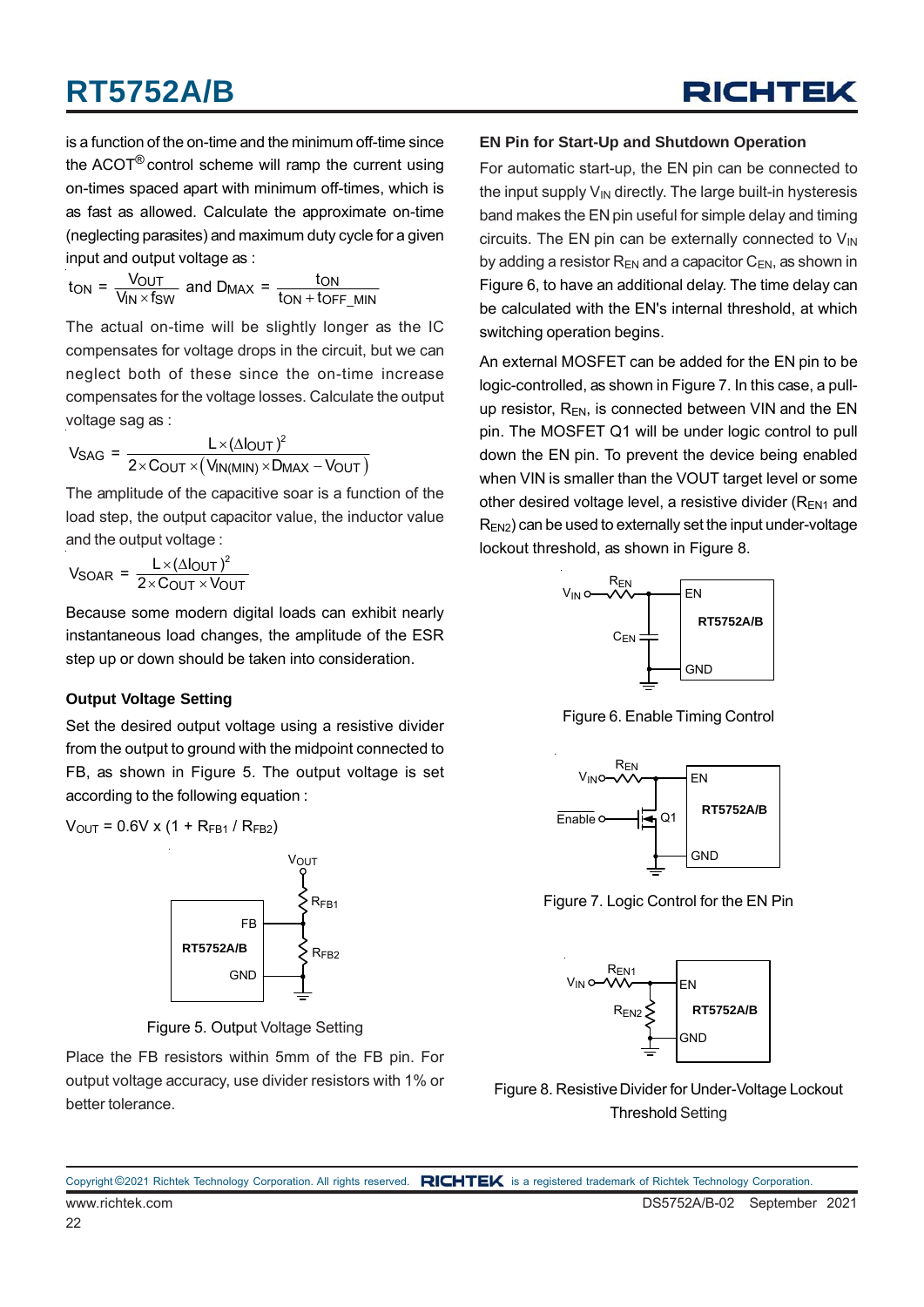# **RT5752A/B**

#### **Power-Good Output**

The PG pin is an open-drain power-good indication output and is to be connected to an external voltage source through a pull-up resistor.

The external voltage source can be an external voltage supply below 6V,  $V_{CC}$  or the output of the RT5752A/B if the output voltage is regulated under 6V. It is recommended to connect a 100kΩ between external voltage source to PG pin.

#### **Feedforward Capacitor (CFF)**

The RT5752A/B is optimized for low duty-cycle applications, and the control loop is stable with low ESR ceramic output capacitors. This optimization makes circuit easily to achieve stability with reasonable output capacitors, but it also narrows the optimization of transient responses of the converter. In higher duty-cycle applications (higher output voltages or lower input voltage), the internal ripple signal will increase in amplitude. Before the ACOT® control loop can react to an output voltage fluctuation, the voltage change on the feedback signal must exceed the internal ripple amplitude. Because of the large internal ripple in this condition, the response may become too slow and may show an under-damped response. This can cause some ringing in the output and is especially visible at higher output voltage applications where dutycycle is high. The feedback network attenuation is large, adding to the delay. As shown in Figure 9, adding a feedforward capacitor  $(C_{FF})$  across the upper feedback resistor is recommended. This increases the damping of the control system.



Figure 9. Feedback Loop with Feedforward Capacitor

Loop stability can be checked by viewing the load transient response. A load step with a speed that exceeds the converter bandwidth must be applied. For ACOT®, loop bandwidth can be in the order of 100 to 200kHz, so a load step with 500ns maximum rise time (di/dt ≈ 2A/μs) ensures

the excitation frequency is sufficient. It is important that the converter operates in PWM mode, outside the light load efficiency range, and below any current limit threshold. A load transient from 30% to 60% of maximum load is reasonable which is shown in Figure 10.



Figure 10. Example of Measuring the Converter  $f_{CO}$  by Fast Load Transient

 $C_{FF}$  can be calculated base on below equation :

$$
C_{\text{FF}} = \frac{1}{2\pi \times f_{\text{CO}}} \times \sqrt{\frac{1}{R_{\text{FB1}}} \times \left(\frac{1}{R_{\text{FB1}}} + \frac{1}{R_{\text{FB2}}}\right)}
$$

The loop bandwidth can be obviously extended by the optimized feedforward capacitor, while the control system is still maintaining an acceptable stability. However, the inappropriate feedforward capacitor might cause the insufficient gain margin or phase margin result in the control system to be instability. Therefore, the feedforward capacitor should be designed in a good compromise between loop bandwidth improvement and acceptable stability.

Note that, after defining the  $C_{FF}$ , please also check the load regulation because the feedforward capacitor might inject an offset voltage into  $V_{\text{OUT}}$  to cause  $V_{\text{OUT}}$  inaccuracy. If the output voltage is over specification caused by calculated CFF, please decrease the value of feedforward capacitor C<sub>FF</sub>.

Figure 11. shows the transient performance with and without feedforward capacitor.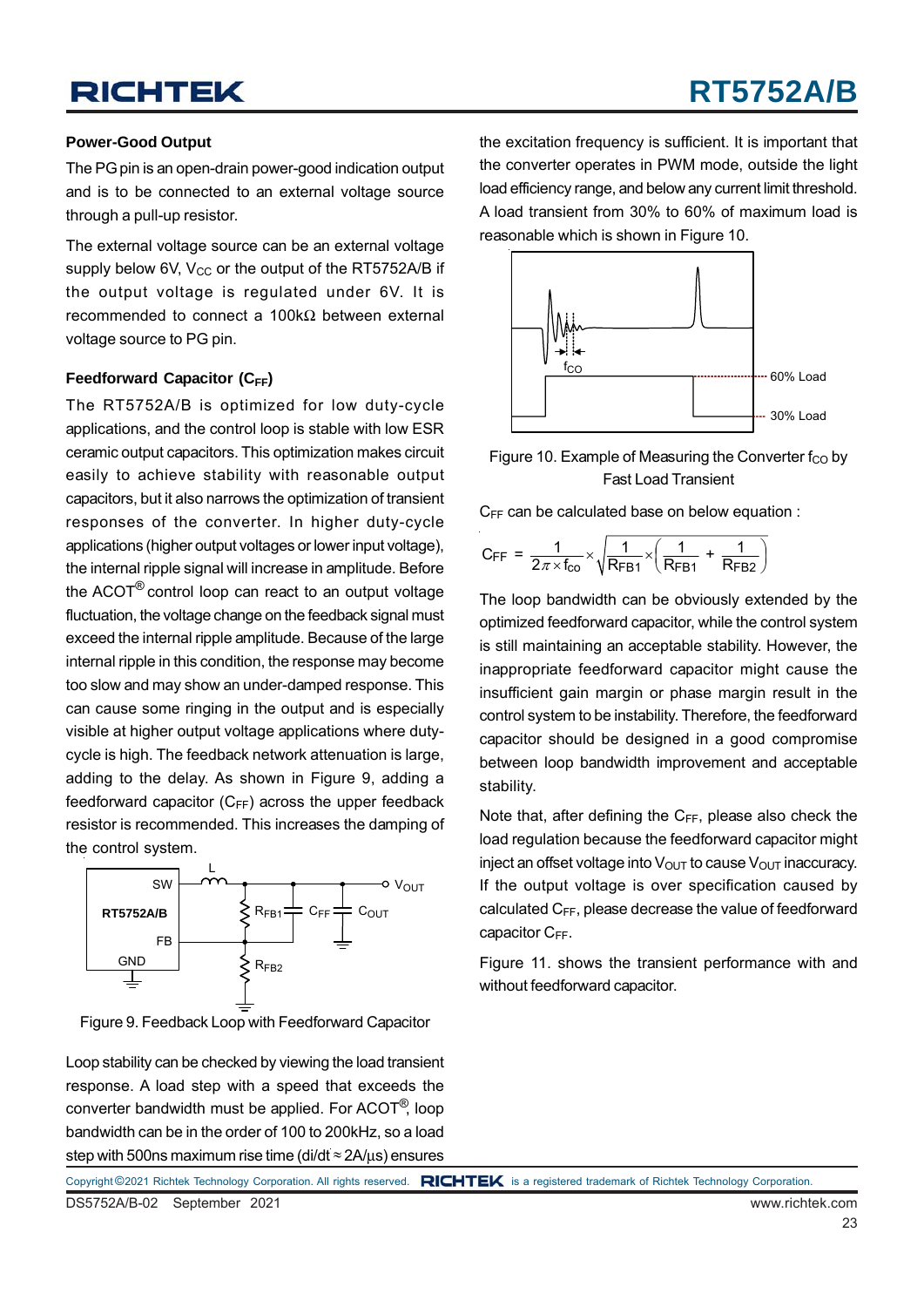# **RT5752A/B**

# RICHTEK



Figure 11. Load Transient Response with and without Feedforward Capactior

#### **Thermal Considerations**

In many applications, the RT5752A/B does not generate much heat due to its high efficiency and low thermal resistance of its TSOT-23-5 and TSOT-23-6 packages. However, in applications which the RT5752A/B runs at a high ambient temperature and high input voltage or high switching frequency, the generated heat may exceed the maximum junction temperature of the part. The junction temperature should never exceed the absolute maximum junction temperature of the part.

The junction temperature should never exceed the absolute maximum junction temperature  $T_{J(MAX)}$ , listed under Absolute Maximum Ratings, to avoid permanent damage to the device. If the junction temperature reaches approximately 150°C, the RT5752A/B stops switching the power MOSFETs until the temperature cools down by 20°C.

The maximum power dissipation can be calculated by the following formula :

#### $P_{D(MAX)} = (T_{J(MAX)} - T_A) / \theta_{JA(EFFECTIVE)}$

where  $T_{J(MAX)}$  is the maximum junction temperature of the die. For recommended operating condition specifications, the maximum junction temperature is  $150^{\circ}$ C. T<sub>A</sub> is the ambient temperature, and  $\theta_{JA(EFFECTIVE)}$  is the systemlevel junction to ambient thermal resistance. It can be estimated from thermal modeling or measurements in the system.

The thermal resistance of the device strongly depends on the surrounding PCB layout and can be improved by providing a heat sink of surrounding copper ground. The addition of backside copper with thermal vias, stiffeners, and other enhancements can also help reduce thermal resistance.

Experiments in the Richtek thermal lab show that simply set  $\theta_{JA(EFFECTIVE)}$  as 110% to 120% of the  $\theta_{JA}$  is reasonable to obtain the allowed  $P_{D(MAX)}$ .

As an example, consider the case when the RT5752A/B is used in TSOT-23-6 package applications where  $V_{\text{IN}} =$ 5V,  $I_{\text{OUT}}$  = 2A,  $f_{\text{SW}}$  = 1.2MHz,  $V_{\text{OUT}}$  = 1.2V. The efficiency at 1.2V, 2A is 78.7% by using VCTA25201B-1R5MS6 (1.5 $\mu$ H, 50m $\Omega$  DCR) as the inductor and measured at room temperature. The core loss, 10.3mW, can be obtained from its website in this case. In this case, the power dissipation of the RT5752A/B is

 $P_{D, RT} = \frac{1 - \eta}{\eta} \times P_{OUT} - (I_0^2 \times DCR + P_{CORE}) = 0.439W$ Considering the  $\theta_{JA(EFFECTIVE)}$  is 93.79°C/W by using the RT5752A/B evaluation board with 4 layers PCB, all layers with 1 oz. Cu, the junction temperature of the regulator operating in a 25°C ambient temperature is approximately :

 $T_J = 0.439W \times 93.79^{\circ}$ C/W + 25 $^{\circ}$ C = 66.1 $^{\circ}$ C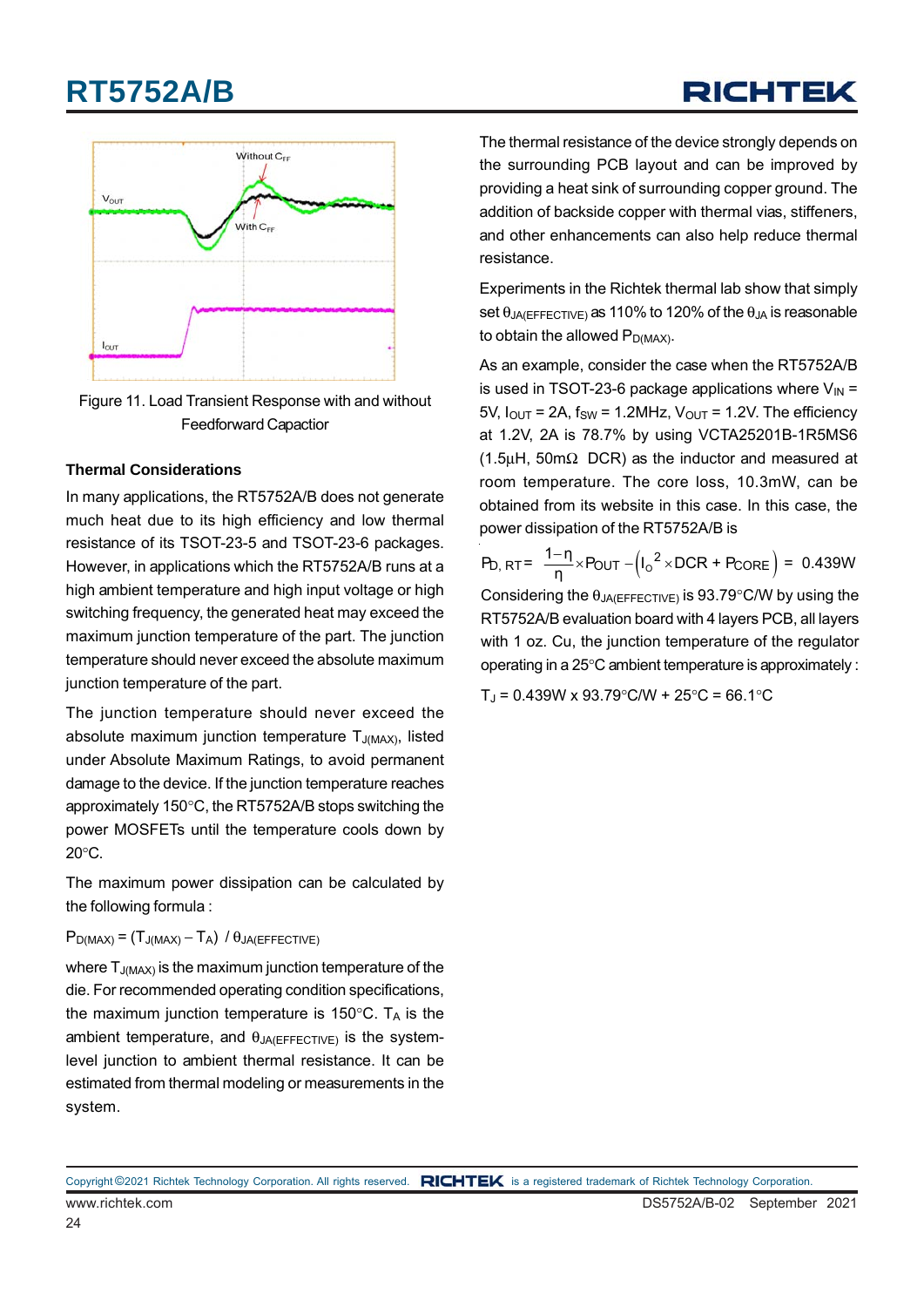# **RT5752A/B**

#### **Layout Considerations**

Follow the PCB layout guidelines for optimal performance of the device.

- $\triangleright$  Keep the high-current paths short, especially at the ground terminals. This practice is essential for stable, jitter-free operation. The high current path comprising of input capacitor, high-side FET, inductor, and the output capacitor should be as short as possible. This practice is essential for high efficiency.
- ▶ Place the input MLCC capacitors as close to the VIN and GND pins as possible. The major MLCC capacitors should be placed on the same layer as the RT5752A/B.
- SW node is with high frequency voltage swing and should be kept at small area. Keep analog components away from the SW node to prevent stray capacitive noise pickup.
- Connect feedback network behind the output capacitors. Place the feedback components next to the FB pin.

For better thermal performance, to design a wide and thick plane for GND pin or to add a lot of vias to GND plane.

An example of PCB layout guide is shown from Figure 12.



Figure 12. Layout Guide for TSOT-23-6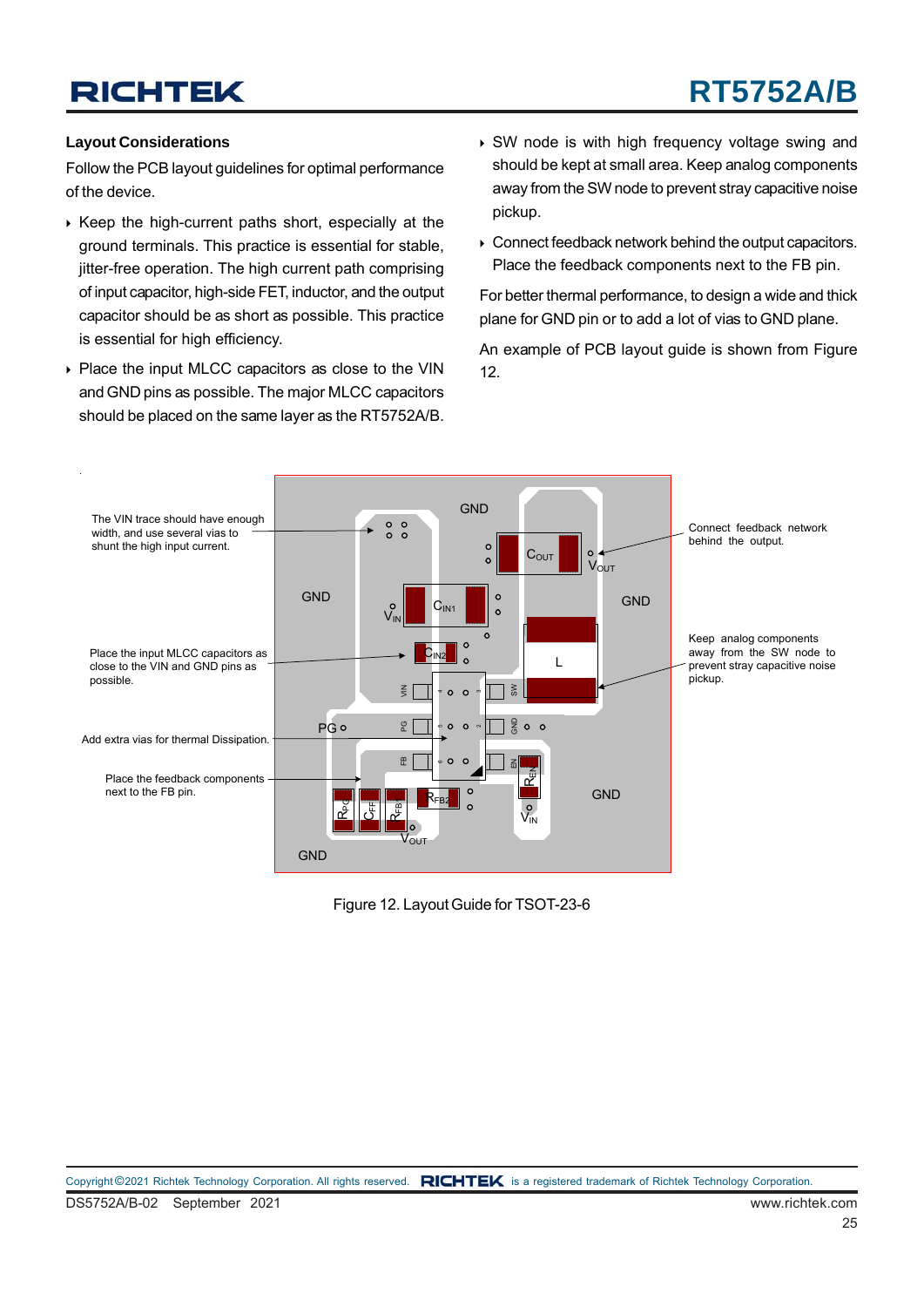



Figure 13. Layout Guide for WDFN-6L 2x2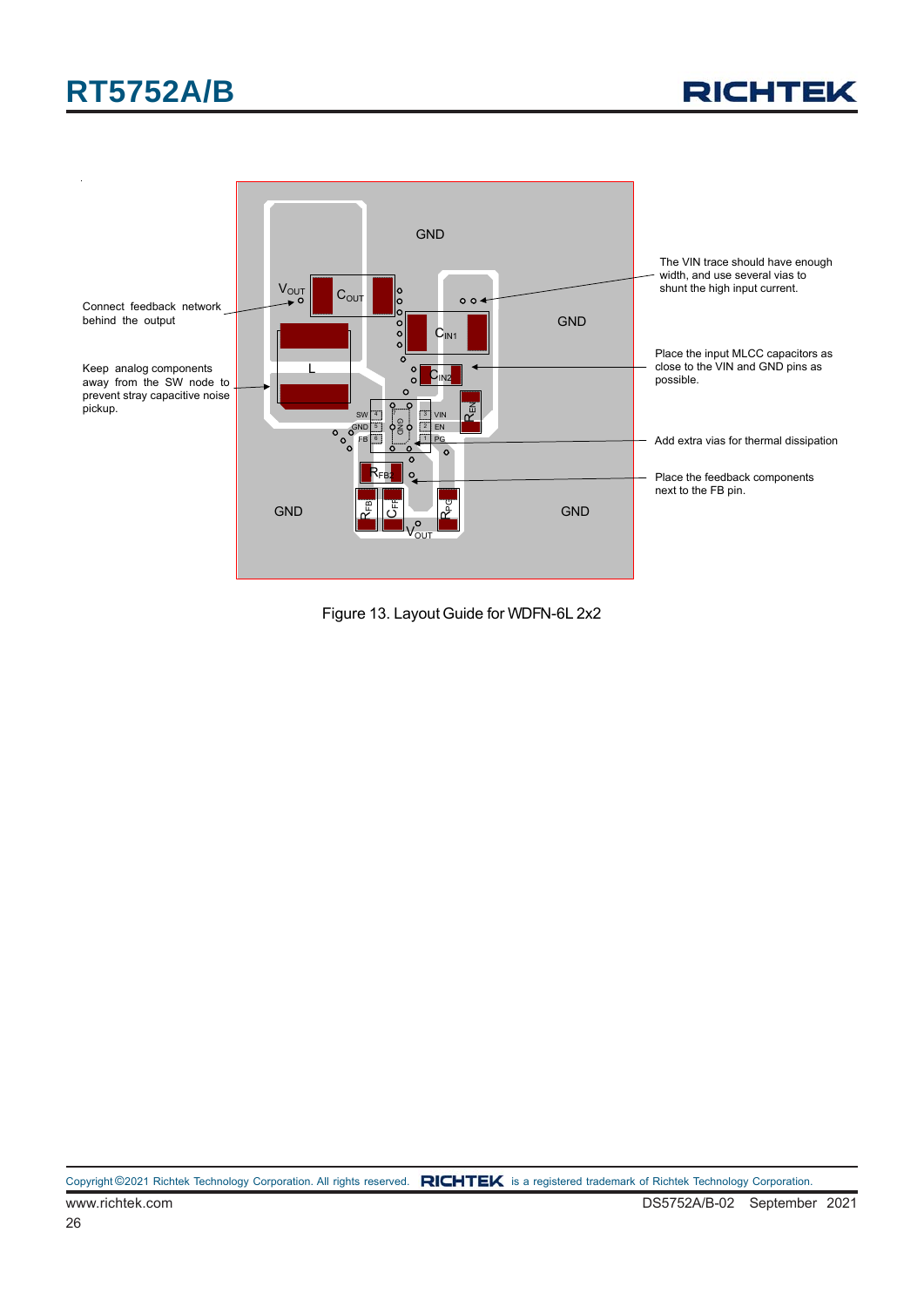

### **Outline Dimension**



| Symbol         |       | <b>Dimensions In Millimeters</b> | <b>Dimensions In Inches</b> |       |  |  |  |
|----------------|-------|----------------------------------|-----------------------------|-------|--|--|--|
|                | Min.  | Max.                             | Min.                        | Max.  |  |  |  |
| A              | 0.700 | 1.000                            | 0.028                       | 0.039 |  |  |  |
| A <sub>1</sub> | 0.000 | 0.100                            | 0.000                       | 0.004 |  |  |  |
| B              | 1.397 | 1.803                            | 0.055                       | 0.071 |  |  |  |
| b              | 0.300 | 0.559                            | 0.012                       | 0.022 |  |  |  |
| C              | 2.591 | 3.000                            | 0.102                       | 0.118 |  |  |  |
| D              | 2.692 | 3.099                            | 0.106                       | 0.122 |  |  |  |
| e              | 0.838 | 1.041                            | 0.033                       | 0.041 |  |  |  |
| H              | 0.080 | 0.254                            | 0.003                       | 0.010 |  |  |  |
|                | 0.300 | 0.610                            | 0.012                       | 0.024 |  |  |  |

**TSOT-23-5 Surface Mount Package**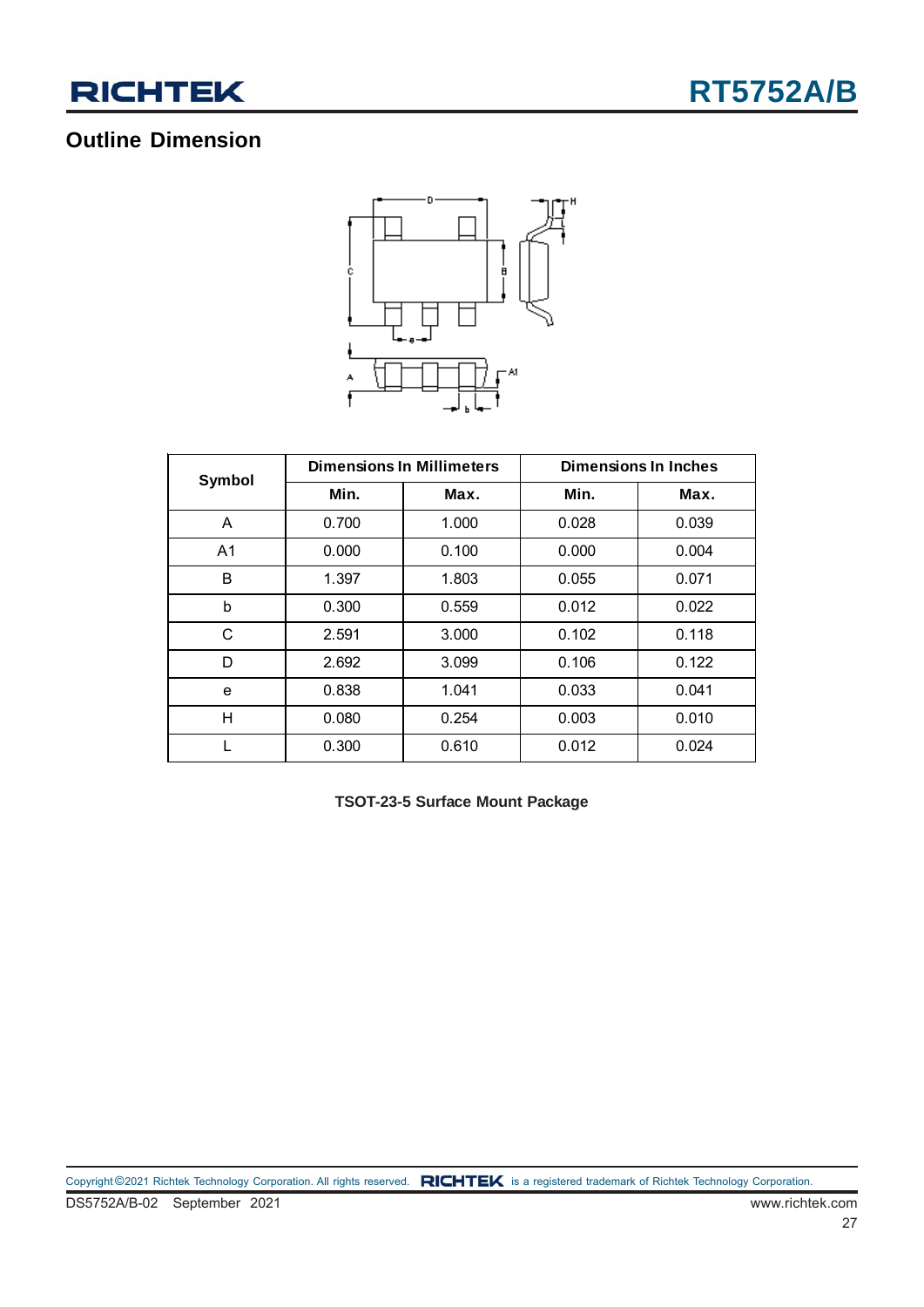



|        |       | <b>Dimensions In Millimeters</b> | <b>Dimensions In Inches</b> |            |  |  |
|--------|-------|----------------------------------|-----------------------------|------------|--|--|
| Symbol | Min   | <b>Max</b>                       | Min                         | <b>Max</b> |  |  |
| A      | 0.700 | 1.000                            | 0.028                       | 0.039      |  |  |
| A1     | 0.000 | 0.100                            | 0.000                       |            |  |  |
| B      | 1.397 | 1.803                            | 0.055                       | 0.071      |  |  |
| b      | 0.300 | 0.559                            | 0.012                       | 0.022      |  |  |
| C      | 2.591 | 3.000                            | 0.102                       | 0.118      |  |  |
| D      | 2.692 | 3.099                            | 0.106                       | 0.122      |  |  |
| е      | 0.838 | 1.041                            | 0.033                       | 0.041      |  |  |
| н      | 0.080 | 0.254                            | 0.003                       | 0.010      |  |  |
|        | 0.300 | 0.610                            | 0.012                       | 0.024      |  |  |

**TSOT-23-6 Surface Mount Package**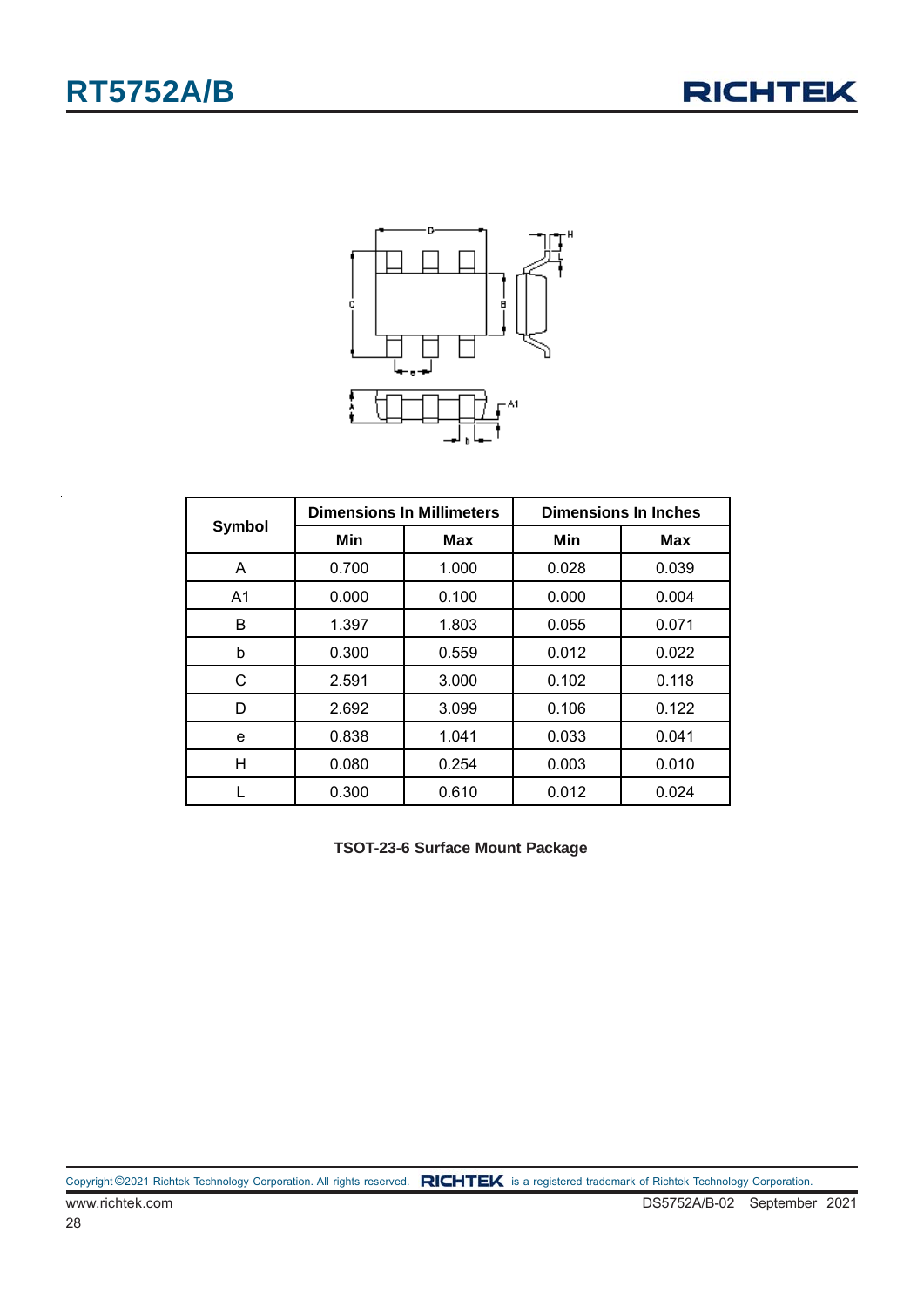



**DETAIL A** Pin #1 ID and Tie Bar Mark Options

Note : The configuration of the Pin #1 identifier is optional, but must be located within the zone indicated.

| Symbol         |       | <b>Dimensions In Millimeters</b> | <b>Dimensions In Inches</b> |       |  |  |
|----------------|-------|----------------------------------|-----------------------------|-------|--|--|
|                | Min   | Max                              | Min                         | Max   |  |  |
| A              | 0.700 | 0.800                            | 0.028                       | 0.031 |  |  |
| A <sub>1</sub> | 0.000 | 0.050                            | 0.000<br>0.002              |       |  |  |
| A3             | 0.175 | 0.250                            | 0.007<br>0.010              |       |  |  |
| b              | 0.200 | 0.350                            | 0.008                       | 0.014 |  |  |
| D              | 1.950 | 2.050                            | 0.077                       | 0.081 |  |  |
| D <sub>2</sub> | 1.000 | 1.450                            | 0.039<br>0.057              |       |  |  |
| Е              | 1.950 | 2.050                            | 0.077                       | 0.081 |  |  |
| E <sub>2</sub> | 0.500 | 0.850                            | 0.020                       | 0.033 |  |  |
| e              |       | 0.650                            |                             | 0.026 |  |  |
|                | 0.300 | 0.400                            | 0.012                       | 0.016 |  |  |

**W-Type 6L DFN 2x2 Package**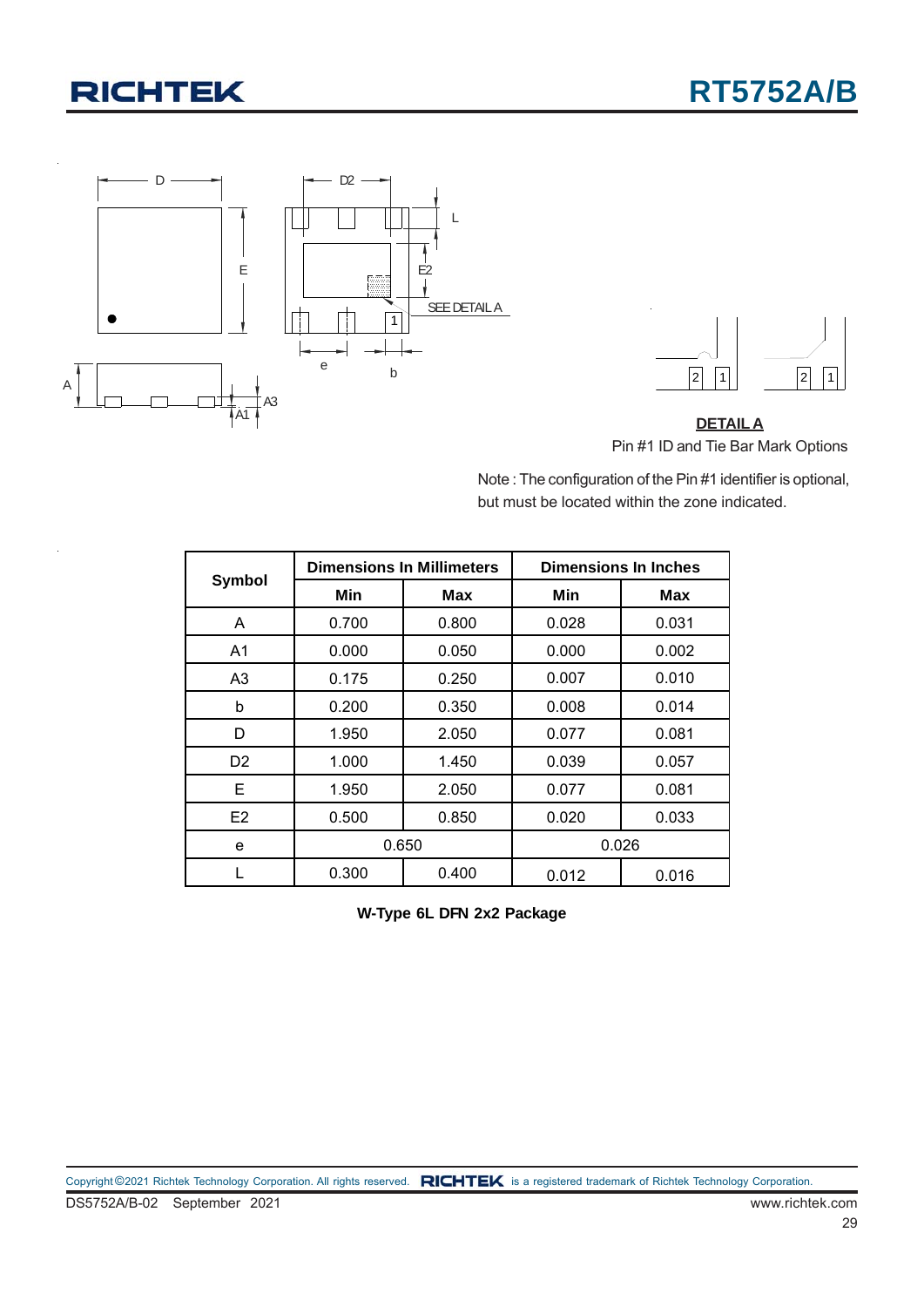

### **Footprint Information**



| Package                    | Number of I | Footprint Dimension (mm) |     |      |     |     |      |      | Tolerancel |
|----------------------------|-------------|--------------------------|-----|------|-----|-----|------|------|------------|
|                            | Pin         | D <sub>1</sub>           | D?  |      |     | ⌒   | D    | М    |            |
| TSOT-25/TSOT-25(FC)/SOT-25 | O           | 0.95                     | .90 | 3.60 | .60 | .00 | 0.70 | 2.60 | ±0.10      |



| Package                                | Number of I | Footprint Dimension (mm) |      |     |        |      |      | Tolerance |
|----------------------------------------|-------------|--------------------------|------|-----|--------|------|------|-----------|
|                                        | Pin         | D <sub>1</sub>           |      |     | $\sim$ | ◡    | М    |           |
| TSOT-26/TSOT-26(FC)/SOT-26/SOT-26(COL) |             | 0.95                     | 3.60 | .60 | .00    | 0.70 | 2.60 | ±0.10     |